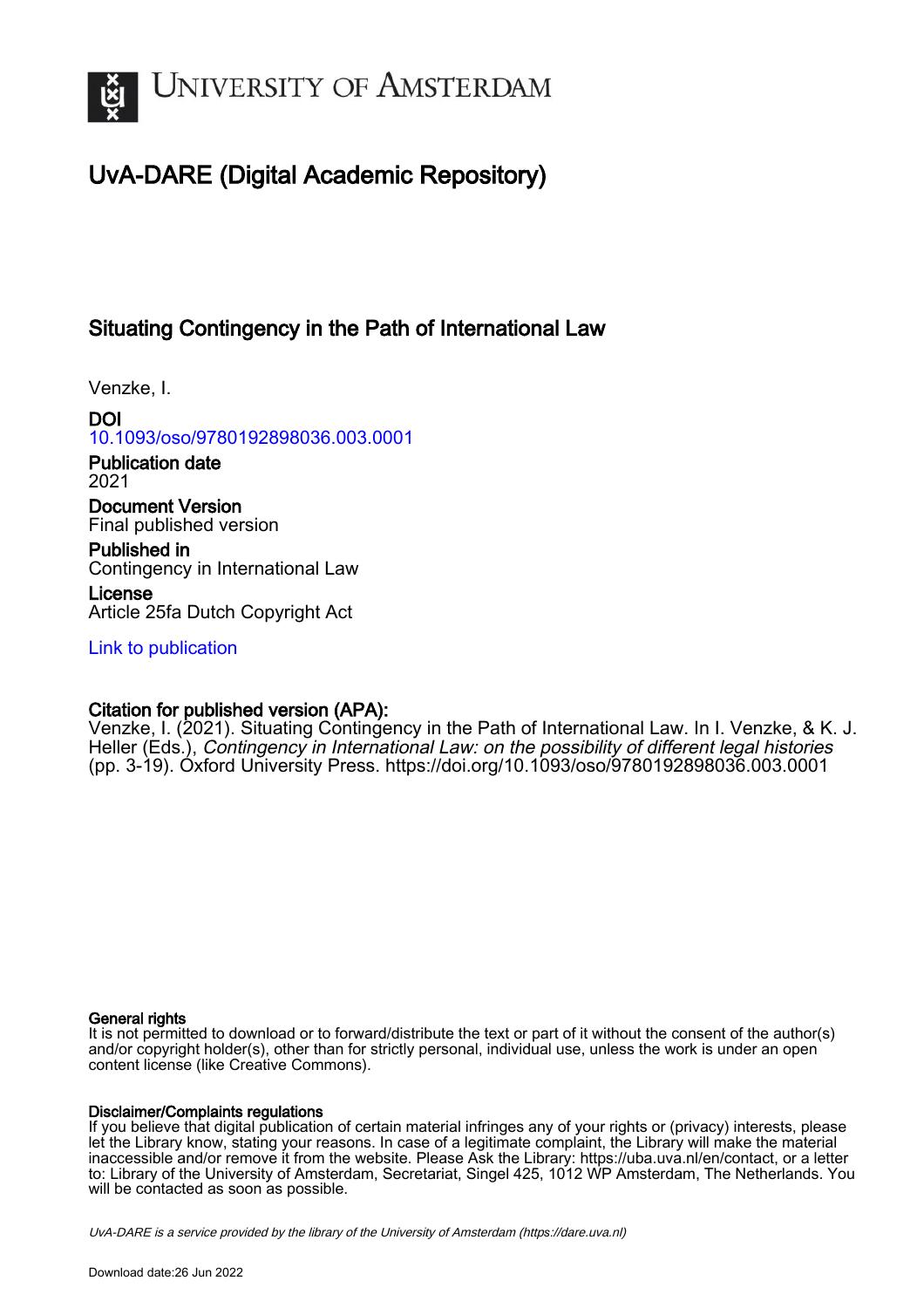# **Situating Contingency in the Path of International Law**

1

*Ingo Venzke\**

#### **I. Introduction**

The present volume asks a question that is deceptive in its simplicity: Could international law have been otherwise? In other words, what are past possibilities, if any, for a different law? The path of law was long understood as expressing a natural plan, given fate or divine fiat. The mark of enlightened modernity was then to no longer see the world, and the law in it, as so predetermined that contingency was just puzzling.<sup>1</sup> The ramifications of this move were tremendous across theory and practice. The individual became the focal point of legitimate order and the master of a now disenchanted, freer world. Ridden with contradictions, enlightened modernity evoked anxieties about how to bear the weight of one's choices, if not of the whole world. The newfound freedom triggered a longing for guidance and explanation within this world of possibility, for foundations that were now evasive.2 Still, today there is hardly a serious account left that would consider the path of international law to be necessary and that would refute the possibility of a different law altogether.

If that is so, then thinking through how international law could have been otherwise should not be too hard, neither in theory nor in practice. In our original conference pitch, Kevin Jon Heller and I claimed that 'international law's past . . . is ripe with possibilities that have been forgotten'. We wanted to reveal and remember them. We did not, however, want to engage in stories of miracle counterfactuals, hypothetical changes that are withdrawn from worldly constraints. We set out in search of plausible possibilities that arose within given circumstances. Many chapters in the volume now meet precisely that ambition, retrieving contingency from the margins of collective memory.

For none of the contributions has this been an easy task, nor should it have been. Behind every possibility of the past stands a reason why the law developed as it did after all.3 The search for contingency appeals to opposing critical sensibilities of wanting to show possibilities of the past and wanting to reveal the determining forces that compel the law down

<sup>2</sup> See Theodor W Adorno and Max Horkheimer, *Dialectic of Enlightenment* (John Cumming tr, Verso 1997).

<sup>3</sup> Compare Tedeschini, in the present volume, noting that '[t]he more we look for it, the more contingency slips away'.

<sup>\*</sup> Email: i.venzke@uva.nl. I am truly grateful to all the participants of the conference 'Contingency in the Course of International Law: How International Law Could Have Been', University of Amsterdam, 14–16 June 2018 for the spirited discussions and all their input.

<sup>1</sup> Niklas Luhmann, *Kontingenz und Recht* (Suhrkamp 2013) 36; Nicholas Onuf, '"Tainted by Contingency" Retelling the Story of International Law' in Nicholas Onuf (ed), *International Legal Theory: Essays and Engagements 1966–2006* (Routledge 2002) 359, 374.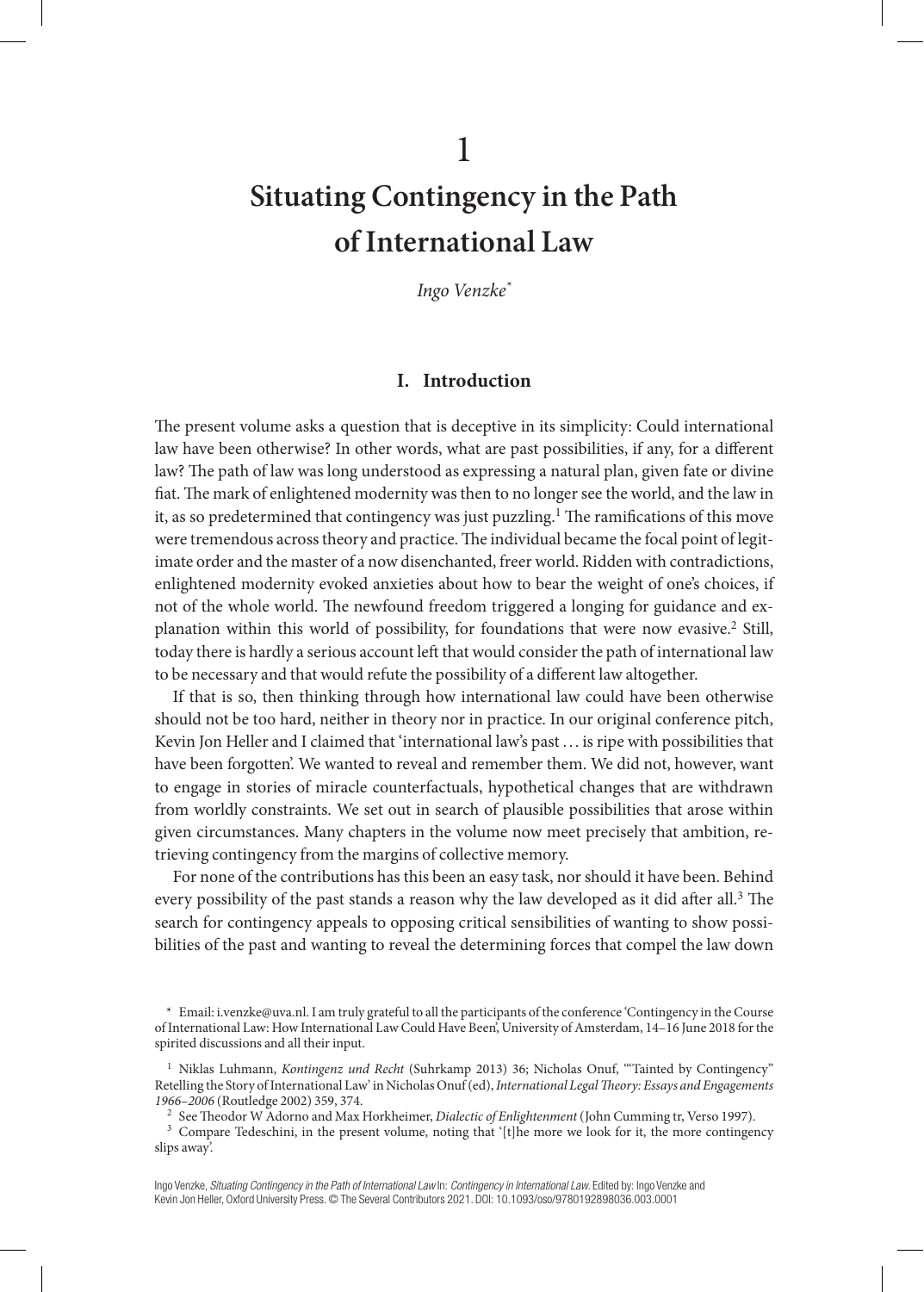one path rather than another. $4$  Many chapters encounter tensions when they want to recover past possibilities without downplaying patterns of determination and domination. While those warring critical sensibilities may point in different directions, both are crucial to keeping inquiries on the terrain of contingency, situated precisely between necessity on one side and chance on the other. Only with a keen sense of why things turned out the way they did is it possible to argue about how they could plausibly have turned out differently.

The present search for contingency in international law, as I see it, is motivated in the first instance by a refusal to resign to the present state of affairs, to accept 'all . . . senseless wretchedness [as] an unchangeable force of nature, a fate beyond man's control', as Max Horkheimer put.<sup>5</sup> In the second instance, it is motivated by the hope that recovering possibilities of the past facilitates change in the present for a different future.<sup>6</sup> Situating contingency in the course of international law counters dynamics that depict law's course as next to necessary. Those dynamics rationalise in hindsight and preach with foresight. They understand the past not out of its own possibilities but as a prequel to the present, and the present in light of the future to come. When they flatten law's history and iron out contingencies, the law appears to be next to necessary and progressive change is deemed undesirable and impossible anyway.

'If there is a sense of reality, there must also be a sense of possibility, $\frac{7}{7}$  Musil claimed in an early chapter of *The Man Without Qualities*. He immediately continued to write of delicate fools who are so overwhelmed by such a sense of possibility that they daydream with their heads in the clouds—fools, he wrote, that are 'called idealist by those who wish to praise them'.8 Those daydreamers 'cannot comprehend reality or . . . in their melancholic condition, avoid it. These are people in whom the lack of a sense of reality is a real deficiency.'9 But there are also those who keep their feet on the ground and embrace—still with Musil—a 'conscious utopianism that does not shrink from reality but sees it as a project'.10 That may well be the core of most critical projects, including the present volume: upholding the possibility of a different law.11 Recovering contingency in the course of international law wishes to cultivate pockets of freedom that exist within and against a world presently beyond reach.

In this introduction, I will situate contingency on the terrain between necessity and chance. I will also discuss what makes the search for contingency so politically charged and so valuable—its link with human freedom. Ultimately, historical inquiry cannot do without the presumption of contingency, as I will submit in agreement with others (II). Expanding on the agenda behind the present volume as I see it, I will then sketch dynamics that portray

<sup>4</sup> Yemima Ben-Menahem, 'Historical Necessity and Contingency' in Aviezer Tucker (ed), *A Companion to the Philosophy of History and Historiography* (Blackwell 2009) 120.

 $10$  ibid.

<sup>5</sup> Max Horkheimer, 'Traditional and Critical Theory' in Max Horkheimer, *Critical Theory: Selected Essays* (Continuum 2002) 188, 204. Searching for contingency of course has a history or, better, histor*ies* within different disciplines. See in detail Painter, in this volume. While debates about critical legal histories come close, international law is at a different moment, as I have argued on another occasion, see Ingo Venzke, 'Possibilities of the Past? The Histories of the NIEO and the Travails of Critique' (2018) 20 Journal of the History of International Law 263.

<sup>6</sup> See Nijman, in this volume.

<sup>7</sup> Robert Musil, *The Man Without Qualities* (Sophie Wilkins tr, Vintage 1995) 10.

<sup>8</sup> Musil (n 7) 22.

<sup>9</sup> ibid.

<sup>&</sup>lt;sup>11</sup> Christoph Menke, 'Die Möglichkeit eines anderen Rechts' (2014) 62 Deutsche Zeitschrift für Philosophie 136. In her seminal article, Susan Marks, too, sees this as 'a cardinal principle of progressive thought', Susan Marks, 'False Contingency' (2009) 62 Current Legal Problems 1, 2. She further agrees that 'it is quite right to hammer the point that history is a social product, not given but made. For if it is made, it can be remade differently.'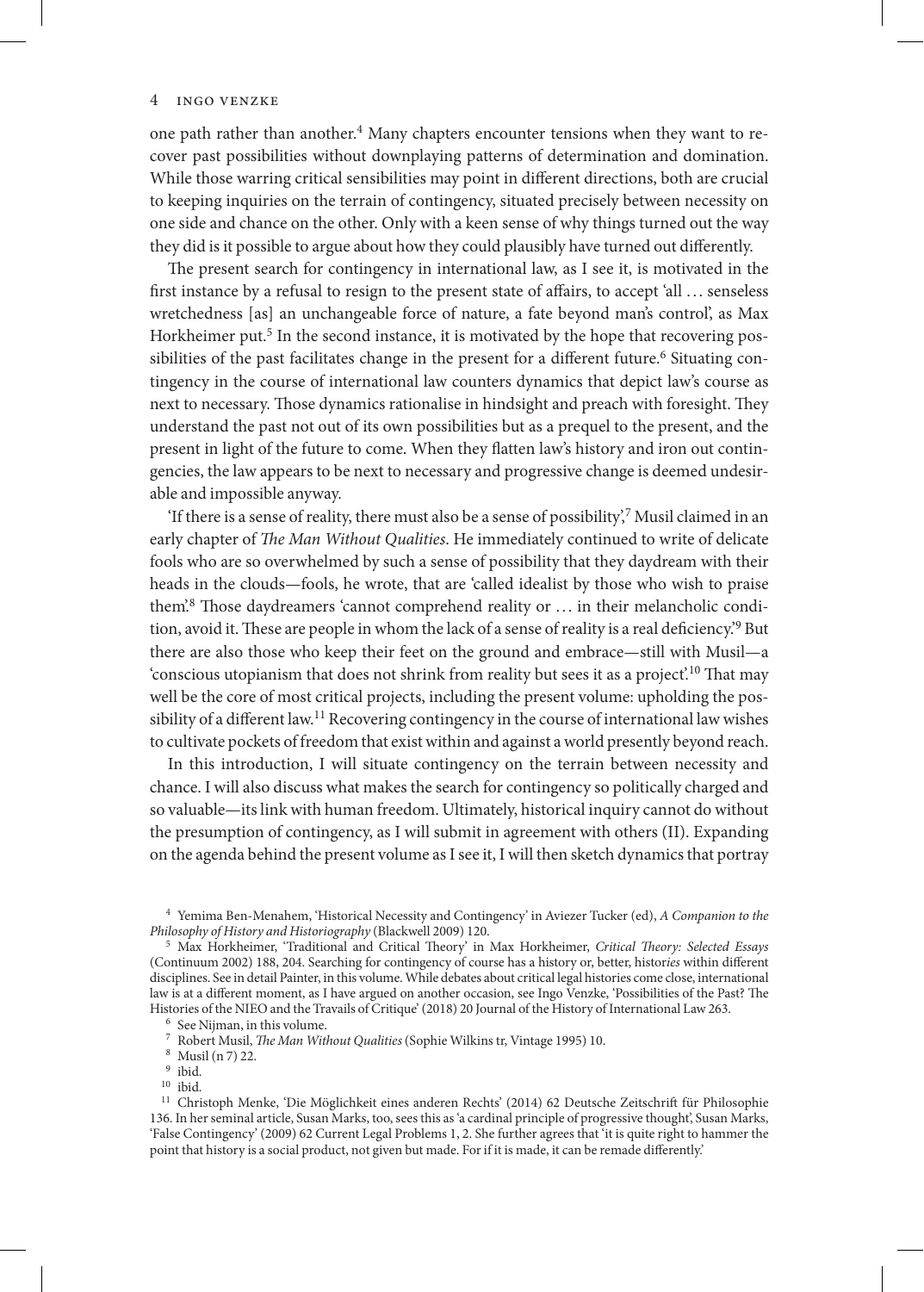the path of international law as next to necessary (III) to then specify what the practice of searching for contingency might do about those dynamics, and what other potential this practice may hold (IV). One benefit that puts thinking about contingency ahead of much normative theorising is that it also asks why something that may seem desirable has not materialised. That question must guide those on pathways of transformation in their sobering search for change (V). Closely aligned is the question of what would actually have made a difference in the path of international law, and what still can (VI). Often it seems that the law only reflects given conditions—an impression that is frequently unassailable. But there is a risk of undervaluing how the law escapes its determining context (VII). Inquiries into what happened and what else could have happened are two sides of the same coin.<sup>12</sup> It still remains difficult to actually convey a sense of contingency, not in the least due to strictures of narrative style (VIII). In conclusion, I see sites of contingency in the law's contextualisation, the reading of its context, and the rendering of its history (IX).

#### **II. Contingency situated**

Searching for contingency in the path of international law probes what else could plausibly have happened. Whatever actually happened, while possible, did not become necessary only because it happened.13 What *is* might also *not be*. Likewise, something is not impossible only because it did not happen. Contingency delineates the field of what is possible, bounded by necessity, on one side, and chance on the other.

Occasionally, some authors elide contingency's distinction from chance. Such an elision is more common and easier in the English language than in others, a point to which I shall return.<sup>14</sup> The concept of contingency has also been the target of spats between those who defend spheres of freedom to act differently and others who decry the emphasis on seemingly free-floating actors.15 I briefly revisit those well-known debates because they clarify what is at stake. The stand-off between Isaiah Berlin and EH Carr remains classic and demonstrative.16 Their arguments about whether and how to locate contingency in the path of history extend to the reasons and responsibilities for pretty much everything that is right and wrong in the world. These debates also attest to the manner in which the conceptual contours of contingency are shaped and sometimes blurred under the impact of political leanings.

Berlin's *Historical Inevitability*—one of his *Four Essays on Liberty—* argues persuasively in favour of historians' focus on contingency. For him, historical judgement 'consists precisely in the placing of what occurred (or might occur) in the context of what could have happened (or could happen) and in the demarcation of this from what could not.'<sup>17</sup> But his text is also an unpersuasive polemic against Stalinism and a caricature of Marxism, castigating them both for their supposedly 'impersonal and unalterable' view of history.18 Berlin

<sup>18</sup> Berlin (n 17) 155.

<sup>12</sup> See Aviezer Tucker, *Our Knowledge of the Past* (CUP 2004) 226.

<sup>13</sup> Luhmann (n 1) 32–33.

<sup>14</sup> See (n 91).

<sup>15</sup> One of the most notorious targets for that latter critique is Niall Ferguson, *Virtual History: Alternatives and Counterfactuals* (Basic Books 1999).

<sup>&</sup>lt;sup>16</sup> It is also the point of entry for Marks (n 11) and Allan Megill, 'History's Unresolving Tensions: Reality and Implications' (2019) 23 Rethinking History 279.

<sup>17</sup> Isaiah Berlin, 'Historical Inevitability', in *Liberty* (OUP 2002) 94, 121.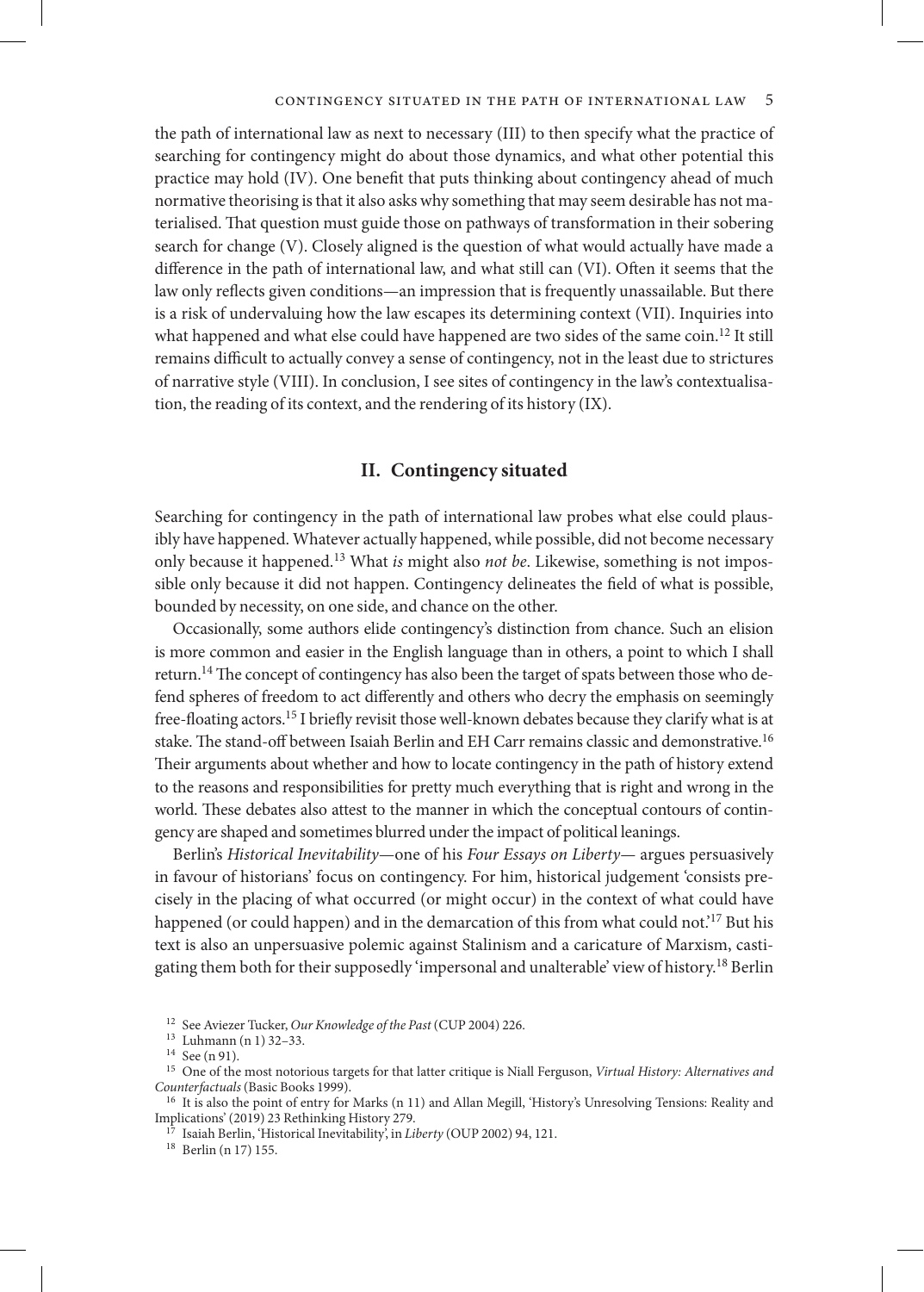warns loudly against the implications of such a view of history as it shifts responsibility from individuals and their action towards the forces that be, and that cannot be changed.19 EH Carr's powerful retort—*What is History?—*contends that historical developments are ill understood as the product of individual choices that abstract from causal factors at work. 'To say that the Russian revolution was due to the stupidity of Nicholas II or to the genius of Lenin is altogether inadequate', Carr notes.<sup>20</sup> Placing emphasis on individual agency impoverishes historical understanding and misguides assessments of why something happened. Pushing back against Berlin, Carr folds contingency into chance and conflates arguments about what was possible—plausibly so—with counterfactual speculations about what would have happened if only Cleopatra's nose had been shorter.<sup>21</sup>

In my understanding as in that of others, contingency is not only opposed to necessity, but also to the *impossible*—that which was just not possible under given conditions.<sup>22</sup> It is opposed to chance, to the random and arbitrary occurrence of events that would have been impossible were it not for some kind of sudden change of circumstances.<sup>23</sup> Inquiring into the determining forces that bear on all action does not lead towards necessitarian views of history, nor does probing alternative possibilities slide into chance. As Susan Marks noted in her formative article, the verb 'to determine has its roots in the Latin word *terminare*, meaning "to set bounds" to something.<sup>24</sup> Like Marks, I would see thinking of contingency to be in line with Marx's well-received affirmation that '[m]en make their own history, but they do not make it just as they please; they do not make it under circumstances chosen by themselves, but under circumstances directly encountered, given and transmitted from the past.'25 In her chapter in this volume on Arvid Pardo's role in the development of the law of sea, Surabhi Ranganathan is careful to carve out conditions of possibility, placing particular attention to shifts in the discourse and the importance of timing. The same may be said of Ana Delic's narration of the history of international private law through the initiatives of Pasquale Stanislao Mancini, Estanislao Zeballos as well as Tobias Asser, and for Bianca Maganza's history of Common Article 3 to the 1949 Geneva Conventions.26

Historiography only makes sense on the presumption of contingency. Without this presumption, all that would otherwise be left to do would be to chronicle events as vindications of the laws of history (for which no plausible theory has survived) or to chronicle them while resigned to the apparent incapacity to learn anything about them.<sup>27</sup> Stronger still, if contingency was not presumed, Samuel Moyn argues in the present volume with the support of Roberto Unger, 'action risks paralysis through the belief that the forces of history are all controlling, a self-fulfilling prophecy that feeds much demobilisation and withdrawal past and present.'28 And yet, debates similar to those of Berlin and Carr continue to pervade historical inquiries generally, and (international) legal history in particular.<sup>29</sup> Those

<sup>19</sup> ibid 121–22. Also see the reading by Marks (n 11) 4.

<sup>20</sup> EH Carr, *What is History?* (Penguin 1982) 120.

<sup>21</sup> ibid 98–100; also see at 105, where Carr speaks of 'devotees of chance and contingency in history'.

<sup>22</sup> Luhmann (n 1) 32–33.

<sup>23</sup> In agreement, Marks (n 11) 2 writing that 'things can be, and quite frequently are, contingent without being random, accidental, or arbitrary'.

<sup>24</sup> Marks (n 11) 7.

<sup>25</sup> Karl Marx, *The Eighteenth Brumaire of Louis Bonaparte* (Progress Publishers 1934) 10.

<sup>26</sup> Ranganathan, Delic, and Maganza, all in this volume.

<sup>27</sup> Megill (n 16) 284. For the chronicler's view of history, see Walter Benjamin, 'Über den Begriff der Geschichte' (1940) in Walter Benjamin, *Gesammelte Schriften* (Suhrkamp 1974) vol 1, 694.

<sup>28</sup> Moyn, in this volume.

<sup>29</sup> Painter, in this volume.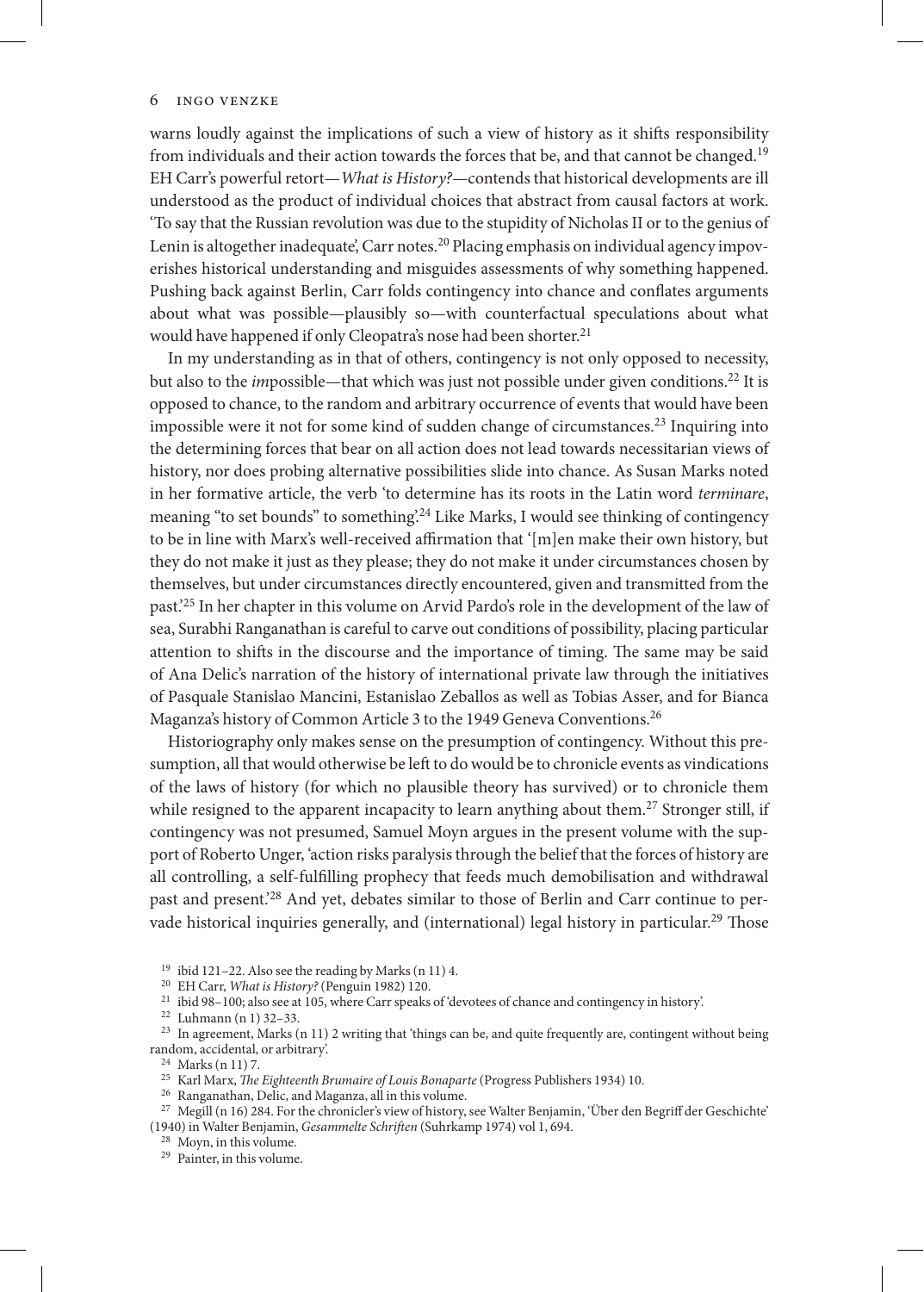debates are also gendered, economically stratified, and they reflect complex colonial histories, adding further reason to tread carefully.<sup>30</sup>

A key question when putting the search for contingency into practice is deciding exactly when to stop looking for the next underlying reason: that is, late enough so as to not exaggerate possibilities that did not exist, and early enough to not reduce all actions to a necessary expression of their context.<sup>31</sup> This is nothing other than the domain of historiography. Historiography does not stop asking why something happened until it is adequately explained, nor does it deny the possibilities of something different happening. For Reinhart Koselleck inquiries into historical causation are thus anthropologically centred:

The historical facts of the past, as well as those of the future, are possibilities that either have been or can be realized and which preclude compelling necessity. Facts remain contingent, however much they can be grounded; they arise in the space of human freedom.<sup>32</sup>

Such a conception of contingency is, as Umut Özsu writes in his chapter, well at home in a Marxist tradition where it takes that place between necessity and impossibility. Something that is contingent must first of all be possible.<sup>33</sup> It is not a requirement, however, that an outcome was willed by any actor, as Edward James Kolla makes clear in his history of national self-determination after the French Revolution.<sup>34</sup>

#### **III. Rationalising with hindsight**

Later in his book, Musil paraphrases a professor at a quotidian social gathering thus:

He spoke of the path of history. When we look ahead, he said, we see an impenetrable wall. If we look left and right, we see an overwhelming mass of important events without recognizable direction. But looking back, everything, as if by a miracle, has become order and purpose.<sup>35</sup>

The professor's intervention reflects the experience of uncertainty with regard to most things that will happen in the future, however near, and the simultaneous certainty with

<sup>35</sup> Musil (n 7) 182.

<sup>30</sup> Beliefs in the possibility of different action—and possibilities of a different law—are spread much more widely among male elites. See respectively for the emphasis on gender and strata Hilary Charlesworth, 'International Law: A Discipline of Crisis' (2002) 65 Modern Law Review 377; Marks (n 11) 14, noting that 'to those at the less comfortable end of social relations . . . the patterning of privilege and deprivation will be quite plain'. cf Antony SR Manstead, 'The Psychology of Social Class: How Socioeconomic Status Impacts Thought, Feelings, and Behaviour' (2018) 57 British Journal of Social Psychology 267.

<sup>31</sup> cf Martti Koskenniemi, 'Histories of International Law: Significance and Problems for a Critical View' (2013) 27 Temple International and Comparative Law Journal 215.

<sup>32</sup> Reinhart Koselleck, *Futures Past: On the Semantics of Historical Time* (Columbia University Press 2004) 127. cf Carr (n 20) at 95, who makes the analogy between historical determination and causes of a crime: 'It would not, I feel sure, occur to any of those engaged in investigating the causes of crime to suppose that this committed them to a denial of the moral responsibility of the criminal.' It should be noted that different disciplines have good reasons to set up contingency differently. Also see HLA Hart and Tony Honoré, *Causation in the Law* (2nd edn, Clarendon 1985).

<sup>33</sup> Özsu, in this volume, making that argument with particular reference to Marx's account of the struggle over the hours of the working day—the outcome was contingent, within bounds.

<sup>34</sup> Kolla, in this volume.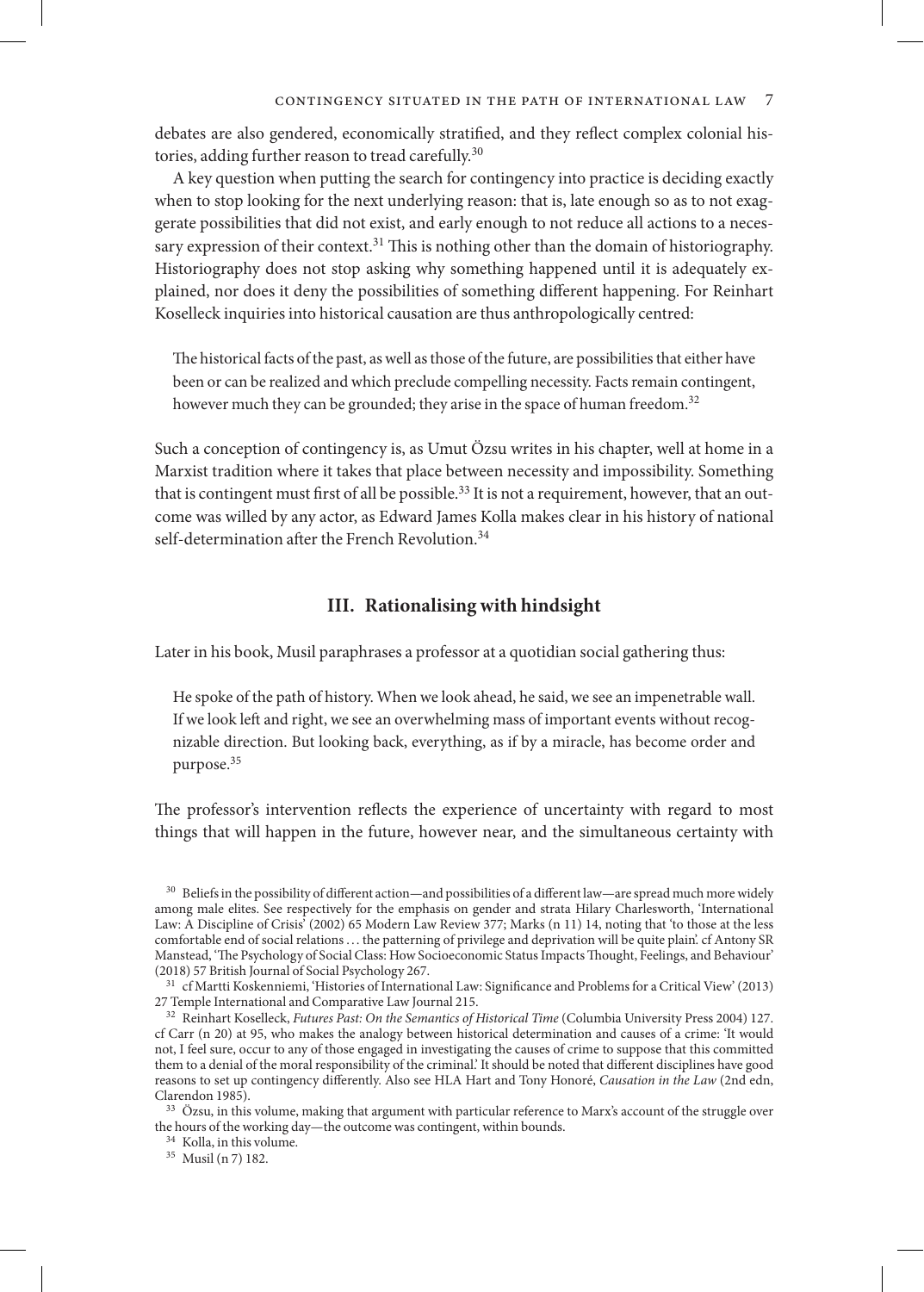#### 8 Ingo Venzke

which the past tends to be explained.<sup>36</sup> There is a deeply human longing for reasons in a world that is contingent.37 As Hannah Arendt noted, people find reasons 'in order to get rid of contingency and unexpectedness'.38

Granted, we really are smarter after the fact, but much less so than we think. The bias of hindsight and the rush to explain what has happened cloud ex post judgments and exaggerate assessments of likelihood. Baruch Fischhoff placed his pioneering work on hindsight bias squarely within discussions about historical methodology, subscribing to the view espoused by the historian Georges Florovsky:

[t]he tendency toward determinism is somehow implied in the method of retrospection itself. In retrospect, we seem to perceive the logic of the events which unfold themselves in a regular or linear fashion according to a recognizable pattern with an alleged inner necessity. So that we get the impression that it really could not have happened otherwise.<sup>39</sup>

Fischhoff drew attention to psychological dynamics working towards what he called 'creeping determinism'.40 In a similar fashion, Richard Evans more recently warned that, in the end, historians 'pile up causes until events are overdetermined, that is, they have so many causes that if one did not operate, the others would and the event in question would still have occurred'.<sup>41</sup>

In the specific domain of law, while certain dynamics sustain the appearance of necessity, other opportunities may arise to challenge that appearance.42 Roberto Unger has famously blamed 'rationalizing legal analysis' as a mode of argument that creates 'false necessities'.<sup>43</sup> That mode of analysis continues to pervade many accounts of legal developments, especially those developments of the law that are carried along in the practice of adjudication. Similarly, many accounts are outright functionalist as though legal developments were a necessary response to societal changes—as if economic globalisation itself fatefully determined international investment law, for instance. Some functional explanations, especially those relating to an analysis of underlying political economies, can claim considerable plausibility, but they also efface alternative possibilities, including those alternatives that might have opened up through different understandings of the 'given' circumstances and the challenges they present. Facts do not speak for themselves.<sup>44</sup>

<sup>36</sup> Richard Ned Lebow, *Forbidden Fruit: Counterfactuals and International Relations* (Princeton University Press 2010).

<sup>37</sup> See already Adorno and Horkheimer (n 2).

<sup>38</sup> Hannah Arendt, interviewed by Roger Errera in October 1978, excerpts published in *The New York Review of Books* (New York, 26 October 1978) 18.

<sup>39</sup> Georges Florovsky, 'The Study of the Past' quoted in Baruch Fischhoff, 'Hindsight ≠ Foresight: The Effect of Outcome Knowledge on Judgment Under Uncertainty' (1975) 1 Journal of Experimental Psychology: Human Perception and Performance 288, 288.

<sup>40</sup> Fischhoff (n 39) 288.

<sup>41</sup> Richard J Evans, *Altered Pasts: Counterfactuals in History* (Little, Brown 2014) 82.

<sup>42</sup> See Ingo Venzke, 'Cracking the Frame? On the Prospects of Change in a World of Struggle' (2016) 27 European Journal of International Law 831.

<sup>43</sup> Roberto Mangabeira Unger, *What Should Legal Analysis Become?* (Verso 1996) 36; Roberto Mangabeira Unger, *False Necessity: Anti-Necessitarian Social Theory in the Service of Radical Democracy* (Verso 2001); cf Duncan Kennedy, *A Critique of Adjudication* (Harvard University Press 1997) 18.

<sup>44</sup> Section VII in this chapter.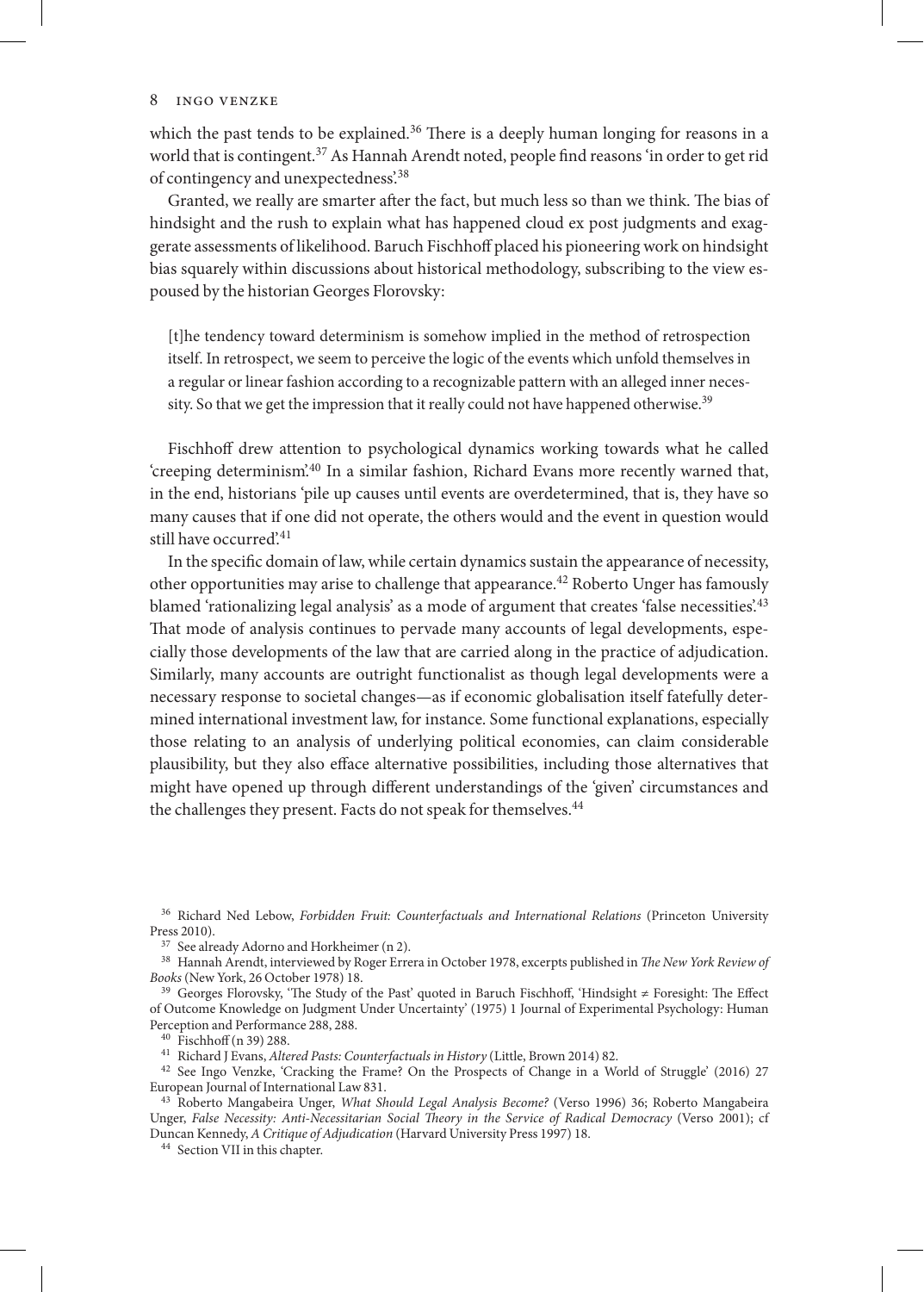Moreover, other views on the course of international law see it as bending towards a singular, just future.45 In legal practice, finally, the past is used instrumentally and unabashedly to support claims in the present.46 The operation of the law thrives on hindsight. In contradistinction, the search for contingency heads in the very opposite direction, trying to unsettle certainty about law's path and to make it more malleable. In the following two sections I will first deal with beliefs in the changeability of the law (IV) and then discuss how change might occur—and what the practice of situating contingency in the path of international law might engender in this regard (V).

#### **IV. Reality as a project**

I have suggested that upholding the belief in the possibility of a different law may well be the core of most critical projects, not to shrink from reality, but to take reality itself as a project, as Musil put it.<sup>47</sup> What might sustain such a belief, and why is it important? First and foremost, the hope that the law, and the world at large, might in principle be different is foundational to understandings of agency. Even those critiques of international law that portray it as a relentless tool of imperialism tend to be followed by cries for reform, as Mohsen al Attar points out in his chapter.48 If nothing can change, why bother? There needs to be some *hope* in the changeability of conditions as a precondition for self-determined action, as Theodor W Adorno noted.<sup>49</sup> Such a hope does not need to be grounded in certainty, nor should it wane into wishful thinking.50 In her history of human rights in the present volume, Kathryn McNeilly approaches hope that way, as a 'latent force with politically transformative potential in the context of restrictive power relations'.51 Even those who keep their feet firmly on the ground must realise that whatever is (im)possible also depends on dreams and aspirations, as McNeilly also suggests. That is the conscious, grounded hope expressed in the slightly worn slogan of the 1960s: 'Be realistic and demand the impossible.' One need not be an idealistic fool to acknowledge that shifting hopes for whatever *should be* influences what *can be*, and vice versa. Necessity and (im)possibility are modalities unconnected to any object, formed instead through practices, experiences, and expectations.<sup>52</sup>

While introductory lessons of political philosophy teach that something *should not be* only because it *is*, first pages of social psychology teach that assessments of what is bound to be the case (necessary) and what is desirable (just) are in fact closely aligned whenever one changes, the other follows suit swiftly.<sup>53</sup> Georg Jellinek wrote of the

<sup>45</sup> For a critical appraisal see Thomas Skouteris, *The Notion of Progress in International Law Discourse* (Asser 2010); cf Sundhya Pahuja, *Decolonising International Law: Development, Economic Growth and the Politics of Universality* (CUP 2011) 117.

<sup>46</sup> Anne Orford, 'On International Legal Method' (2013) 1 London Review of International Law 166; David Kennedy, 'Primitive Legal Scholarship' (1986) 27 Harvard International Law Journal 1.

 $7$  See above notes  $10-11$  and accompanying texts.

<sup>48</sup> Al Attar, in this volume.

<sup>49</sup> Theodor W Adorno, *Minima Moralia: Reflections from Damaged Life* (EFN Jephcott tr, Verso 1974) 97–98 (s 61). See in further detail, Tilo Wesche, *Adorno: Eine Einführung* (Reclam 2018) 187–95.

<sup>50</sup> Adorno (n 49).

 $^{\rm 51}~$  McNeilly, in this volume.

<sup>52</sup> Luhmann (n 1) 44; cf Hayden White, *Metahistory: The Historical Imagination in Nineteenth-Century Europe* (Johns Hopkins University Press 1973) 283.

<sup>53</sup> Vicky M Wilkins and Jeffrey B Wenger, 'Belief in a Just World and Attitudes Toward Affirmative Action' (2014) 42 Policy Studies Journal 325.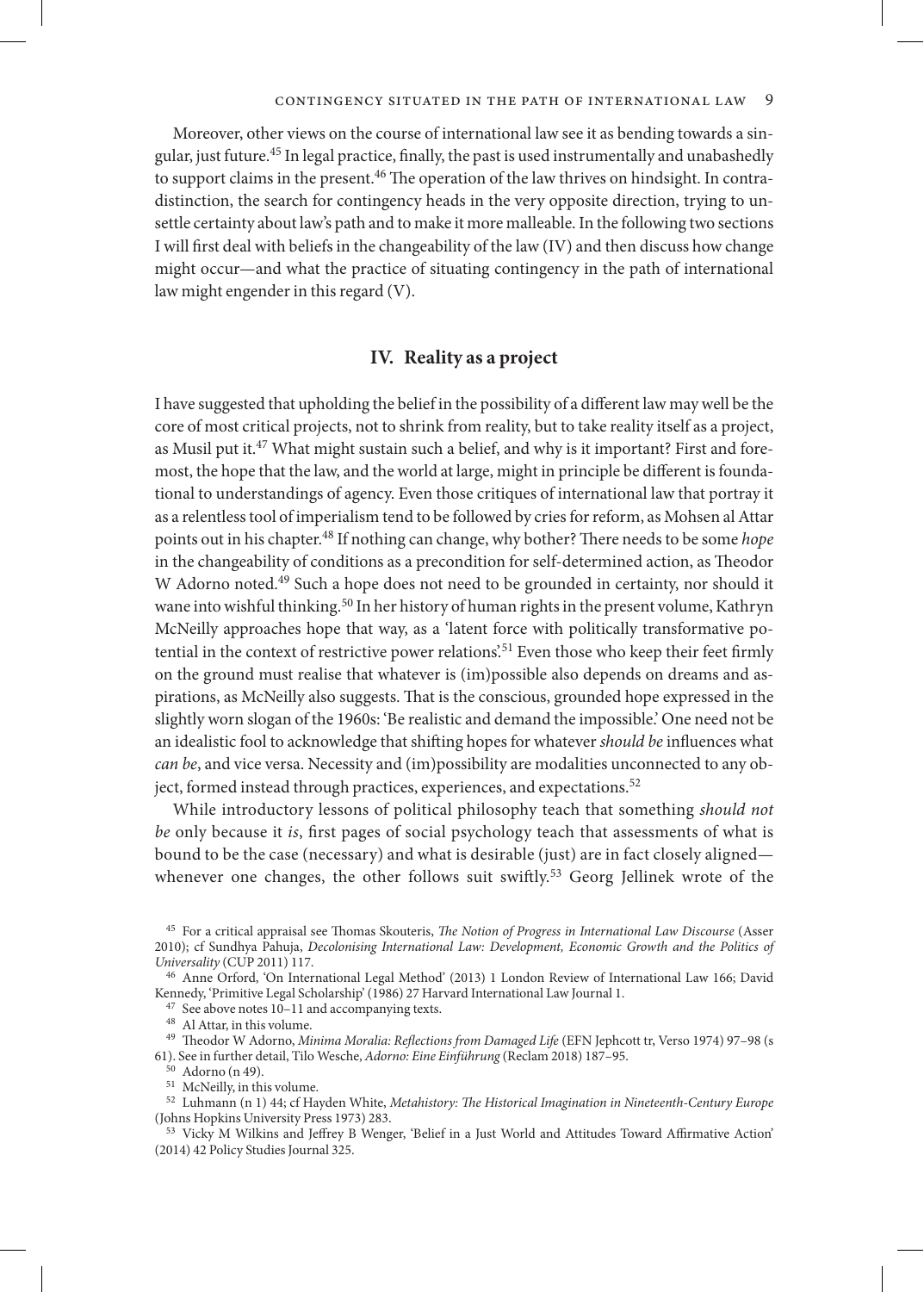normative force of the factual in that vein, basing the origins of positive law and legal obligation on the human tendency to infer norms from recurring events.<sup>54</sup> More recent social psychological research confirms peoples' strong desire to live in a world that is in principle just, and that this is a world in which things appear to happen for a reason—hence the human inclination to explain, and in fact also justify, whatever has happened.55 The longing for reasons—both causal and normative—even increases when certain conditions otherwise seem all too brutal. Rather than leading to increased contestation by the disadvantaged, glaring levels of inequality within societies have often evoked stronger justifications of the root conditions. Even those who drew (or rather: were dealt) the short straw may find it easier to blame themselves than the system whose structure and levers lie beyond reach.<sup>56</sup> Exposing contingencies in the law, and the ways in which the law partakes in shaping unjust outcomes, might challenge acceptance that the current situation is desirable and unchangeable.

This leads me to a still more principled argument on how to think about the pursuit of progressive change in a non-naïve fashion and the role that the search for contingency can play in this regard. In the wake of Marx, a theory of justice must aim at a *political* understanding of the economic conditions in order to oppose their appearance as natural and necessary—'a fate beyond man's control'.57 Those conditions, for Marx, must first be made transparent, and most of his travails were dedicated to precisely that purpose. A critical theory of justice starts with a radical realism about the conditions of exploitation and injustice before attempting to strategise about their transformation.<sup>58</sup>

How that transformation might happen is of course the golden question. One common approach would be to postulate normative demands to which reality should simply adjust without further ado. That is clearly not the approach of critical theory, whose agenda would at the very least include the question of why such demands have not yet been met, a question which tends to be quite revealing. Nicholas Mulder and Boyd van Dijk, for instance, ask in their chapter why it took so long for starvation to become a war crime, exposing British and US resistance against such a norm.<sup>59</sup> Matthias Goldmann, in turn, shows how an overly narrow conception of human rights made them of little use in countering austerity policies imposed by the International Financial Institutions.<sup>60</sup>

<sup>54</sup> Georg Jellinek, *Allgemeine Staatslehre* (Wissenschaftliche Buchgesellschaft 1960) 337–40. See in further detail Nicoletta Bersier-Ladavac, Christoph Bezemek, and Frederick Schauer (eds), *The Normative Force of the Factual: Legal Philosophy Between Is and Ought* (Springer 2019).

<sup>55</sup> John T Jost, 'A Quarter Century of System Justification Theory: Questions, Answers, Criticisms, and Societal Applications' (2019) 58 British Journal of Social Psychology 263; Gary Blasi and John T Jost, 'System Justification Theory and Research: Implications for Law, Legal Advocacy, and Social Justice' (2012) 94 Ideology, Psychology, and Law 1119.

<sup>56</sup> John T Jost and others, 'Social Inequality and the Reduction of Ideological Dissonance on Behalf of the System: Evidence of Enhanced System Justification among the Disadvantaged' (2003) 33 European Journal of Social Psychology 13.

<sup>57</sup> Rainer Forst, 'Gerechtigkeit nach Marx' in Rainer Forst, *Normativität und Macht* (Suhrkamp 2015) 171–85.

<sup>58</sup> See Theodor W Adorno, *Negative Dialektik* (Suhrkamp 2003) 29, 354.

- <sup>59</sup> Mulder and van Dijk, in this volume.
- <sup>60</sup> Goldmann, in this volume.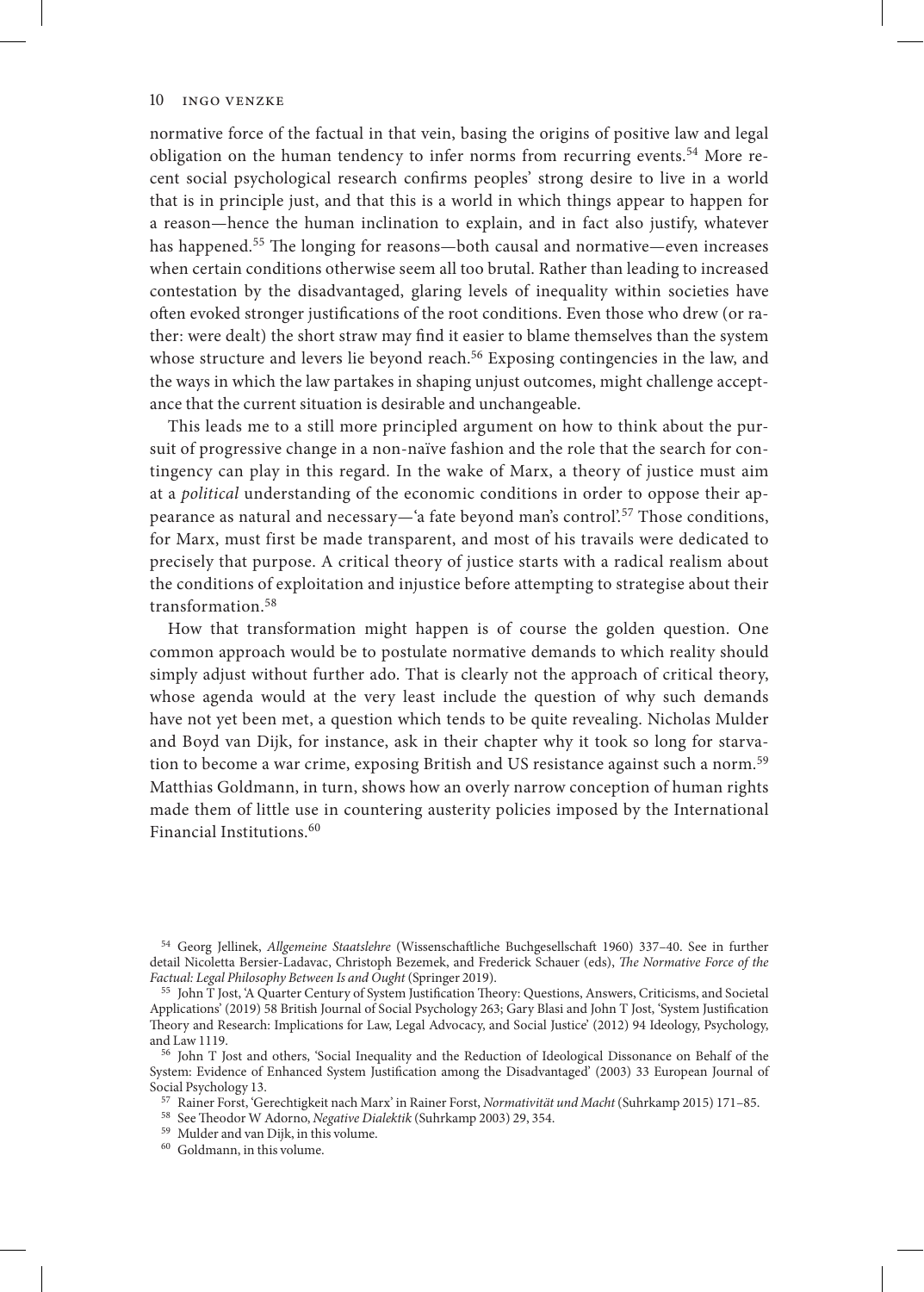#### **V. Pathways of transformation**

The agenda that I see behind the search for contingencies in the path of international law forms part of a critical tradition devoted to the high-flying aim of emancipatory politics. The search for contingencies involves taking the gamble that at least occasionally such contingencies will be revealed, and that their exposure is important to critical theory's aim, be it in a marginal and mediated fashion. How so? I see two main pathways of transformation. They are rooted in idealism and materialism, where idealism's gist is still best captured, albeit crudely, in Hegel's famous dictum that 'once the realm of imagination has been revolutionised, reality will not withstand', 61 and materialism is captured in Marx's equally crude and famous retort that 'philosophers have only interpreted the world, in various ways. The point, however, is to change it.<sup>'62</sup> While it has clearly been a central aim of critical legal thought to transcend this distinction, its success on this count is debatable.<sup>63</sup> In any event, both pathways continue to offer direction for transformation.

The first pathway connects to constraints that arise from how action in the present is held captive by dominant knowledge, consciousness, and imagination. This notably includes knowledge about the modalities of past developments, their (im)possibilities. The project of revealing contingency places itself at a distance from the present in order to denaturalise and critique it. It thus enlarges the present sense of possibility, hoping to open up a different future, as Janne Nijman elaborates in her chapter. The task has purpose because this just 'cannot be how the world was meant to be', as she puts it with reference to Philip Allott.64 And it is an important task not the least because 'once [collectively] desired effects fail to happen and refuse to come into the world, the fact that they were originally counted on is likely to be not only forgotten but actively repressed.<sup>65</sup>

The necessity and (im)possibility of certain developments depend on the observer and the history she writes out of an entangled present—histories that can open up and close down the realm of possibility.66 As Emma Stone Mackinnon notes in her chapter on the legacy of the Algerian Revolution, 'contingency arises in the question of how the past will be remembered and made relevant for the future, and in which intellectual legacies will be carried forward and which will be left behind'.67

Kevin Crow likewise illustrates how perceptions of possibility are shaped through shifting discursive structures, in his case with regard to the 1955 Bandung Conference and

<sup>61</sup> GWF Hegel, *Briefe von und an Hegel, Band 1: 1785 bis 1812* (Johannes Hoffmeister ed, Meinert 1952) 253, 'ist das Reich der Vorstellung revolutioniert, so hält die Wirklichkeit nicht aus' (my translation).

<sup>62</sup> Karl Marx, 'Theses on Feuerbach' in Karl Marx, *Selected Writings* (Lawrence H Simon ed, Hackett 1994) 98, 101 (Thesis XI).

<sup>63</sup> See David Trubek, 'Where the Action is: Critical Legal Studies and Empiricism' (1984) 36 Stanford Law Review 575, 609. Trubek also pointed out that critical legal theory has remained vague in its account of how change should happen.

<sup>64</sup> Nijman, in this volume, with reference to 'Review Essay Symposium: Philip Allott's *Eunomia* and *The Health of Nations* Thinking Another World: 'This Cannot Be How the World Was Meant to Be'' (2005) 16 European Journal of International Law 255.

<sup>65</sup> Albert O Hirschman, *The Passions and the Interests: Political Arguments for Capitalism before its Triumph* (Princeton University Press 1977) 131; also quoted in Fuad Zarbiyev, 'A Genealogy of Textualism in Treaty Interpretation' in Andrea Bianchi, Daniel Peat, and Matthew Windsor (eds), *Interpretation in International Law* (OUP 2015) 251, 267.

<sup>66</sup> dos Reis, in this volume, on the contingency of the observer.

<sup>67</sup> Mackinnon, in this volume. cf Christopher Tomlins, 'How Autonomous is Law?' (2007) 3 Annual Review of Law and Social Science 45, carving out the implicit assumption of relating law's autonomy to societal context, and suggesting to instead relate it to both justice and, notably, memory.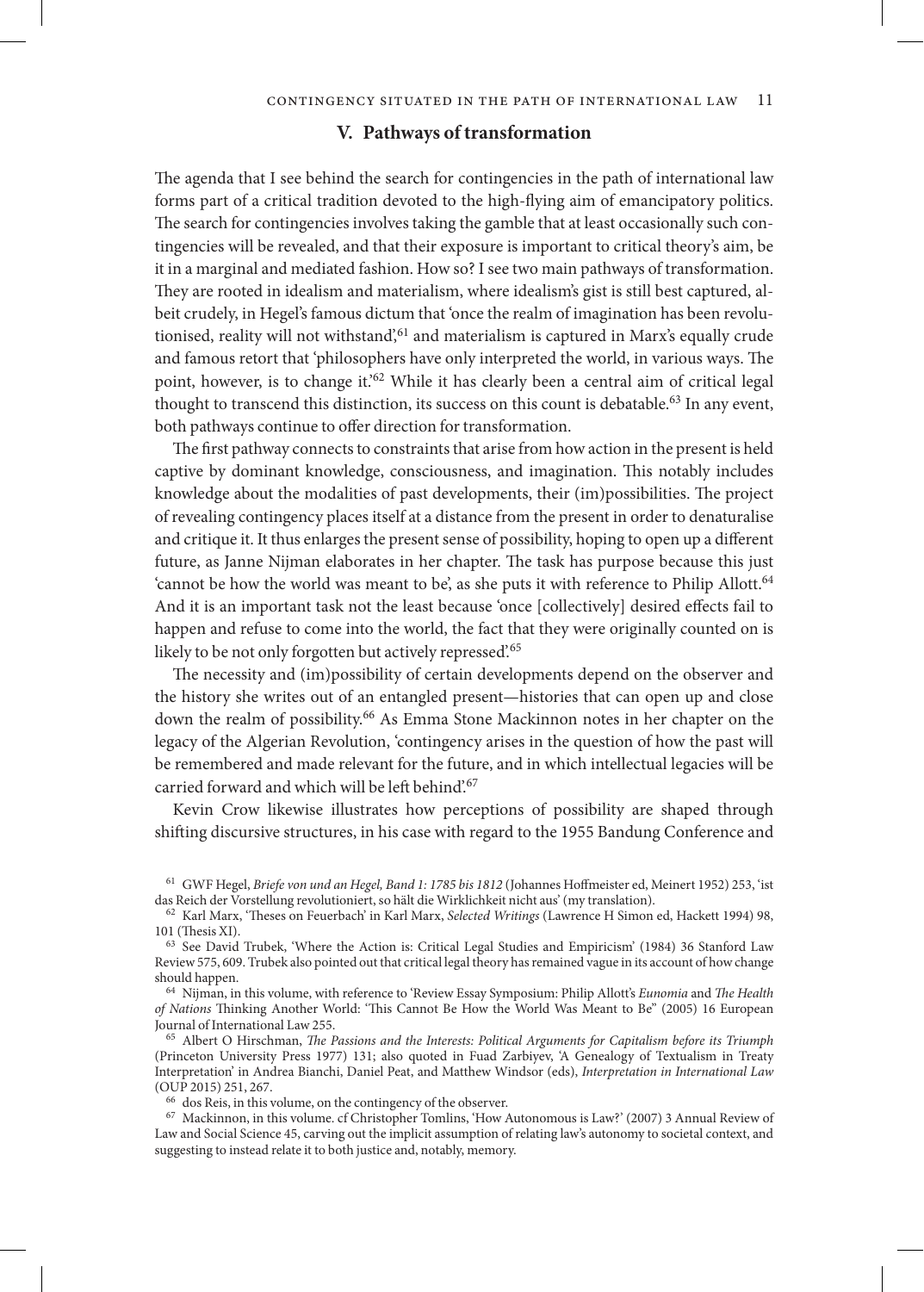its reception in major English-language newspapers like *The Times*. 'Much of Bandung's contingency', Crow writes in his chapter, 'does not rest on the event itself, but on how the event was used by future actors'.<sup>68</sup> A lot of recent historical work has been motivated precisely by that ambition, wanting to account for alternatives that are suppressed in the forgetful conceptions that operate in the past and present.69 Many chapters take aim at such dominant, hegemonic visions that overshadow alternative possibilities, also targeting more general modes of thought. Justin Desautels-Stein draws attention to underlying structures that shape thinking about sovereignty— the analogy to property, for example.<sup>70</sup> And Frédéric Mégret focuses on the regime of border control, drawing out the 'epistemological limitations that concretely bound our legal imaginations' and recalling that 'freedom of movement was once the default assumption in international law.<sup>71</sup>

But few authors—and none in the present volume—would argue that merely raising awareness is enough to do the job, let alone that writing history on its own could enact social change. Too many are the constraints working on any actor. It is also clear that actors may not be constrained by ignorance but instead may act against their better judgement.<sup>72</sup> Working on awareness, in short, may be beside the point. Stronger still, as Fleur Johns demonstrates in her contribution, upholding beliefs in the possibilities of making the world differently may facilitate the conservative and stabilising forces that work in the meantime. Such beliefs may end up obscuring the underlying dynamics guaranteeing that the haves come out ahead.73 Geoff Gordon warns in a similar fashion in his chapter that 'the normative affirmation that it could have been otherwise upholds material commitment to the actually-existing distribution of goods that it supports.<sup>74</sup> He suspects moreover that the agenda behind the search for contingency resuscitates an enlightenment conception of the subject who can simply act on the world. And Johns draws attention to all the 'stuff around the world', that prescribes quite physically what can and cannot be done.75 One might add to this the toll of the enlightened subject's action on the natural world, that endangers the bare conditions of life.76

Those points are well taken. Whether the recovery of contingency is a valuable practice depends on the reasons that obstruct a better reality. For the idealist, it is enough that at least occasionally those reasons include the suppression of alternatives that render the present all too natural, necessary, and just. For the materialist, it is the monolithic reality that a

- <sup>74</sup> Gordon, in this volume.
- <sup>75</sup> Johns, in this volume.

<sup>68</sup> Crow, in this volume.

<sup>69</sup> cf Stefan-Ludwig Hoffmann, 'Human Rights and History' (2016) 232 Past & Present 279, 307; Christopher Tomlins, '"Be Operational, or Disappear": Thoughts on a Present Discontent' (2016) 12 Annual Review in Law and Social Science 1, 2 arguing that '[l]egal history fulfills its responsibility by undertaking a dual task, of recovery and rejection—the recovery of memory and right, the rejection of regimes of interpellation'.

<sup>&</sup>lt;sup>70</sup> Desautels-Stein, in this volume.

 $^{71}\,$  Mégret, in this volume.

<sup>72</sup> Susan Marks, 'Human Rights and Root Causes' (2011) 74 Modern Law Review 57, 75, 'So the point is not to clear up delusions, but to bring out the effects of action, including action "against better knowledge" ', with reference to Peter Sloterdijk, *Critique of Cynical Reason* (University of Minnesota Press 1988) 5.

<sup>73</sup> Johns, in this volume.

<sup>76</sup> Anna Grear, 'Towards "Climate Justice"? A Critical Reflection on Legal Subjectivity and Climate Injustice: Warning Signals, Patterned Hierarchies, Directions for Future Law and Policy' (2014) 5 Journal of Human Rights and the Environment 103.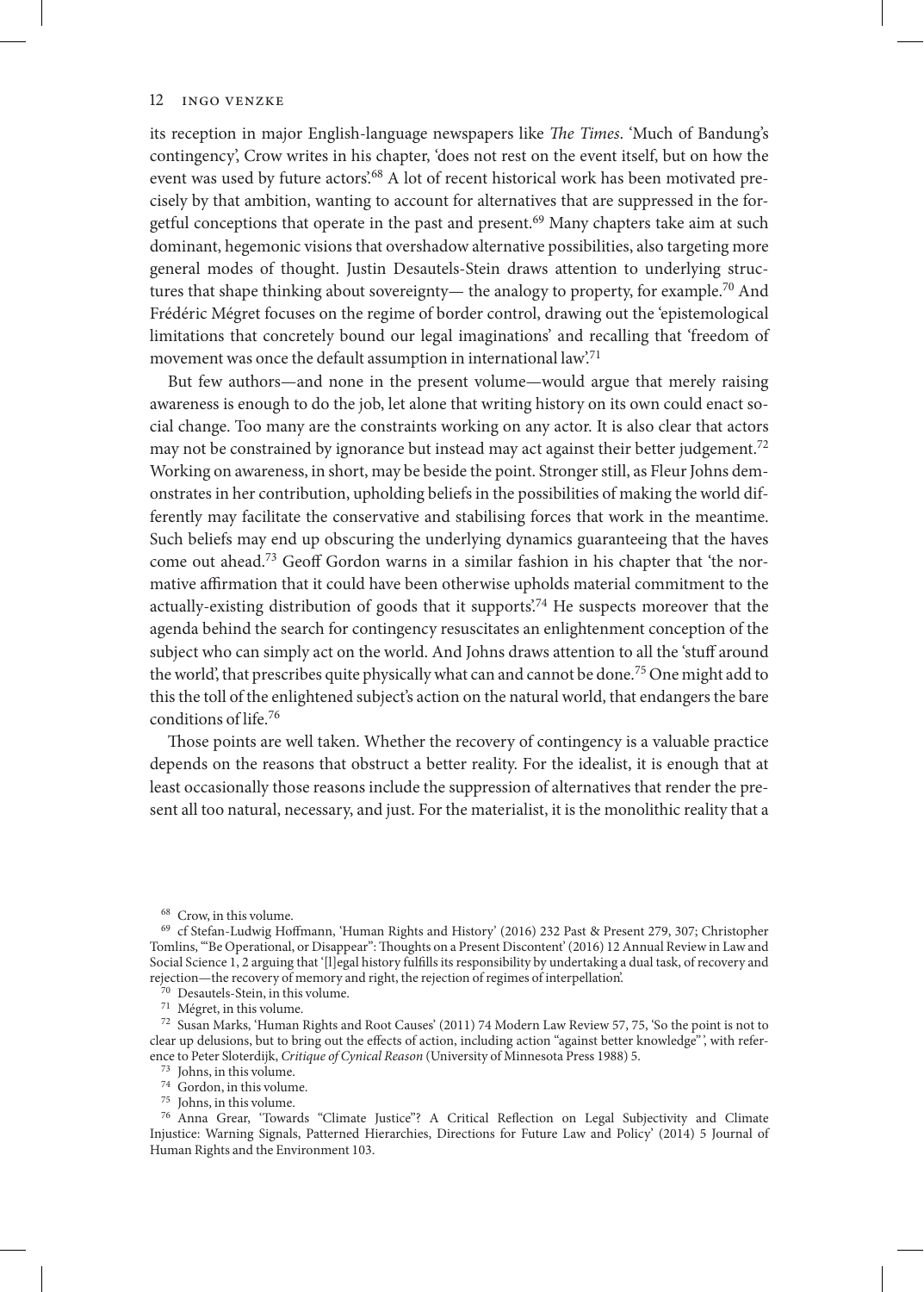recovery of contingency may discard, instead showing cracks and contradictions that, too, may support a hope in the changeability of conditions.<sup>77</sup>

#### **VI.** *Plus ça change*

I now turn from the agenda underpinning the search for contingency, and from how such a search might possibly make a difference in the present for a different future, to questions that arise when conducting such a search in practice. The current section focuses on what might actually have bent the path of international law in a different direction. The analytic difficulties in particular concern time-frames and the distance one takes from the law. The following sections then pursue the question of where to locate contingency inside and outside the law (VII) and how to convey such contingency narratively (VIII).

Several authors in the volume note that the law may have looked differently for a moment, only for it to then regain its tracks: *plus ça change, plus c'est la même chose*. Josef Ostřanský argues in his chapter that it was like a decision pulled out of thin air to protect foreign investors' legitimate expectations as part of the guarantee of fair and equitable treatment.<sup>78</sup> The leading precedent making that claim was soon contradicted and, overall, there is nothing necessary about these legal developments, according to Ostřanský. He argues further, however, that if investors' interests had not been accommodated in this way—as part of the guarantee of fair and equitable treatment—they would nonetheless have been accommodated by other means.79 Even if the law had been a bit different, its effects would have been the same. Silvia Steininger and Jochen von Bernstorff argue similarly in their chapter on the extension of human rights protections to corporations. '[T]he transformation of corporate interests into human rights was a contingent development', they show with emphasis on three critical junctions. But the pattern fits all too well with the increasing dominance of neo-liberalism since the 1980s.<sup>80</sup>

The effects of what appears like a plausible alternative fade in the *longue durée.* Kathryn Greenman highlights in her chapter how Latin American countries successfully resisted the codification of state responsibility for the treatment of aliens in the 1930s and that international law developed to affirm such responsibility regardless. As long as resistance fails to break through 'international law's structural biases and fails to work against fragmentation, it is unlikely to effect change', Greenman notes.81 While the UN Convention of the Law of the Sea (UNCLOS) is often hailed as a lasting legacy of the New International Economic Order (NIEO), Alex Oude Elferink notes that much of that legacy was undone by the implementation agreement concerning the relevant Part XI of the Convention. He also carefully argues that little would have changed even without such an agreement.<sup>82</sup>

It may further be the case that plausible alternatives initially welcomed would have produced undesirable consequences down the line. In an earlier piece on counterfactual

<sup>77</sup> cf Ingo Venzke, 'The Practice of Interpretation in International Law: Strategies of Critique' in Jeffrey L Dunoff and Mark A Pollack (eds), *International Legal Theory: Foundations and Frontiers* (CUP forthcoming).

<sup>78</sup> Ostřanský, in this volume.

<sup>79</sup> ibid.

<sup>80</sup> Steininger and von Bernstorff, in this volume.

<sup>81</sup> Greenman, in this volume.

<sup>82</sup> Oude Elferink, in this volume.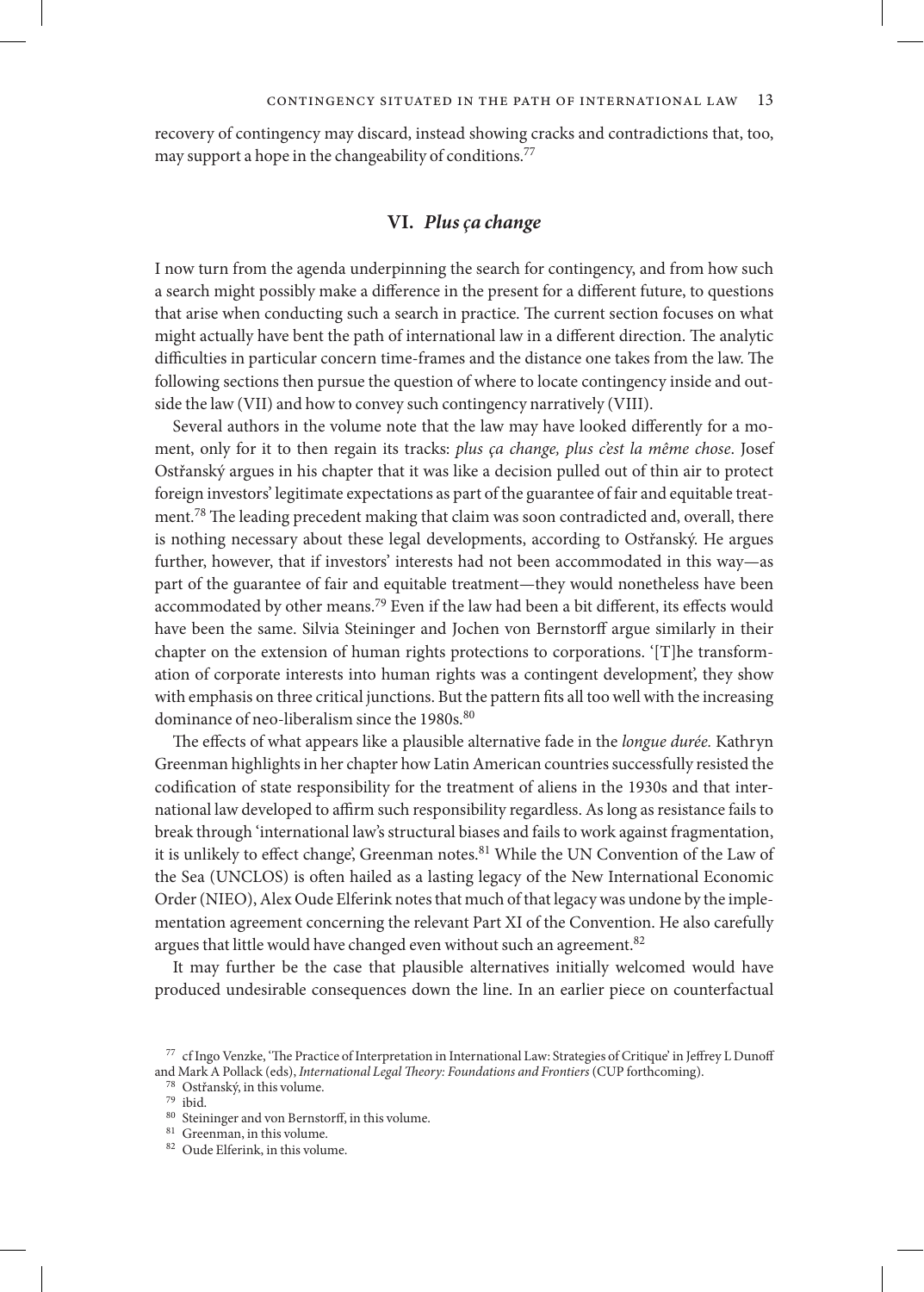histories—which can be broader, more varied than queries into contingency—I have asked what would have happened if the International Court of Justice (ICJ) had accepted its jurisdiction in *South West Africa*. According to John Dugard, this would have ended apartheid about ten to fifteen years earlier, not because a judgment would have worked miracles on South Africa, but because it would have swayed the United States and United Kingdom to no longer prevent the Security Council from taking meaningful action.<sup>83</sup> The judgment would arguably have tipped developments towards economic sanctions, at least earlier than 1986.84 The assumption is that the Court's judgment on the merits would have condemned South Africa and vindicated the applicants. But that is far from certain. Judge Jessup, who voted in favour of the Court's jurisdiction and followed the applicants' argument to quite some extent, notably denied one of their most crucial substantive claims—that there is an international legal norm prohibiting differential treatment based on group membership (ie, race).85 Whereas it was indeed unlikely for the Court to decline its jurisdiction in 1966, more would have had to change for a decision on the merits to favour the applicants. If the Court had accepted to exercise its jurisdiction, it is likely that this alternative would have led to an outcome even worse than the fiasco of 1966, namely letting South Africa off the hook on the substance of its claims, not on the technicality of jurisdictional competence.

In her contribution to the present volume, Saïda El Boudouhi works with the tension between thinking about big changes that would certainly have left their mark and the aim to learn something about the law as it is. She notes that it is more productive, but also 'more challenging to imagine "small tweaks or adaptations" ' rather than big overhaul.<sup>86</sup> Her focus rests on the ICJ's close decision in *Barcelona Traction* to consider what impact it might have had on the development of international investment law. What if—quite possibly— Belgium's standing had been affirmed? A tweak with some likely repercussions indeed.

Whether a specific change in the law makes a difference for the course of international law is surely related to the pathways of transformation I discussed in the preceding section. It is difficult for any single decision to make more than a dent in the long run. Had the arbitral tribunal in *AAPL v Sri Lanka* not been the first to affirm the foreign investors' standing on the basis of the underlying investment treaty, the next tribunal around the corner would likely have done so.<sup>87</sup> What matters is a change in the structures of discourse that distribute the chances for any claim about the law to succeed—those structures are stabilised by that

83 Comment made at the symposium, 'A Court for the World? Trust in the ICJ 50 years after South West Africa' (The Hague, 30 November 2016). See in further detail Ingo Venzke, 'What If? Counterfactual (Hi)Stories of International Law' (2018) 8 Asian Journal of International Law 403.

84 This is when the Security Council actually took meaningful action, including economic sanctions—a whole forty years after the onset of apartheid and twenty years after the Court's *South West Africa* judgment. See 'The Question of South Africa', UN SC Res 591 (28 November 1986).

<sup>85</sup> *South West Africa (Ethiopia v South Africa; Liberia v South Africa)* (Second Phase) (Judgment of 18 July 1966) Dissenting Opinion of Judge Jessup [1966] ICJ Rep 6, 325, [432]-[433]. cf Ingo Venzke, 'The International Court of Justice in the Battle for International Law: Colonial Imprints and Possibilities of Change (1955–75)' in Jochen von Bernstorff and Philipp Dann (eds), *The Battle For International Law* (CUP 2019) 235.

<sup>86</sup> El Boudouhi, in this volume.

 $^{87}$  There is notably a wide range of determination between rational design and accidental evolution, pace: Joost Pauwelyn, 'Rational Design or Accidental Evolution? The Emergence of International Investment Law', in Zachary Douglas, Joost Pauwelyn, and Jorge E Viñuales (eds), *Foundations of International Investment Law: Bringing Theory into Practice* (OUP 2014) 11. Compare the critique by Ntina Tzouvala, 'The Ordo-Liberal Origins of Modern International Investment Law: Constructing Competition on a Global Scale' in John D Haskell and Akbar Rasulov (eds), *New Voices and New Perspectives in International Economic Law*, European Yearbook of International Economic Law Special Issue (Springer 2020) 37, 51. Also see Muthucumaraswamy Sornarajah, 'Power and Justice in Foreign Investment Arbitration' (1997) 14 *Journal of International Arbitration* 104.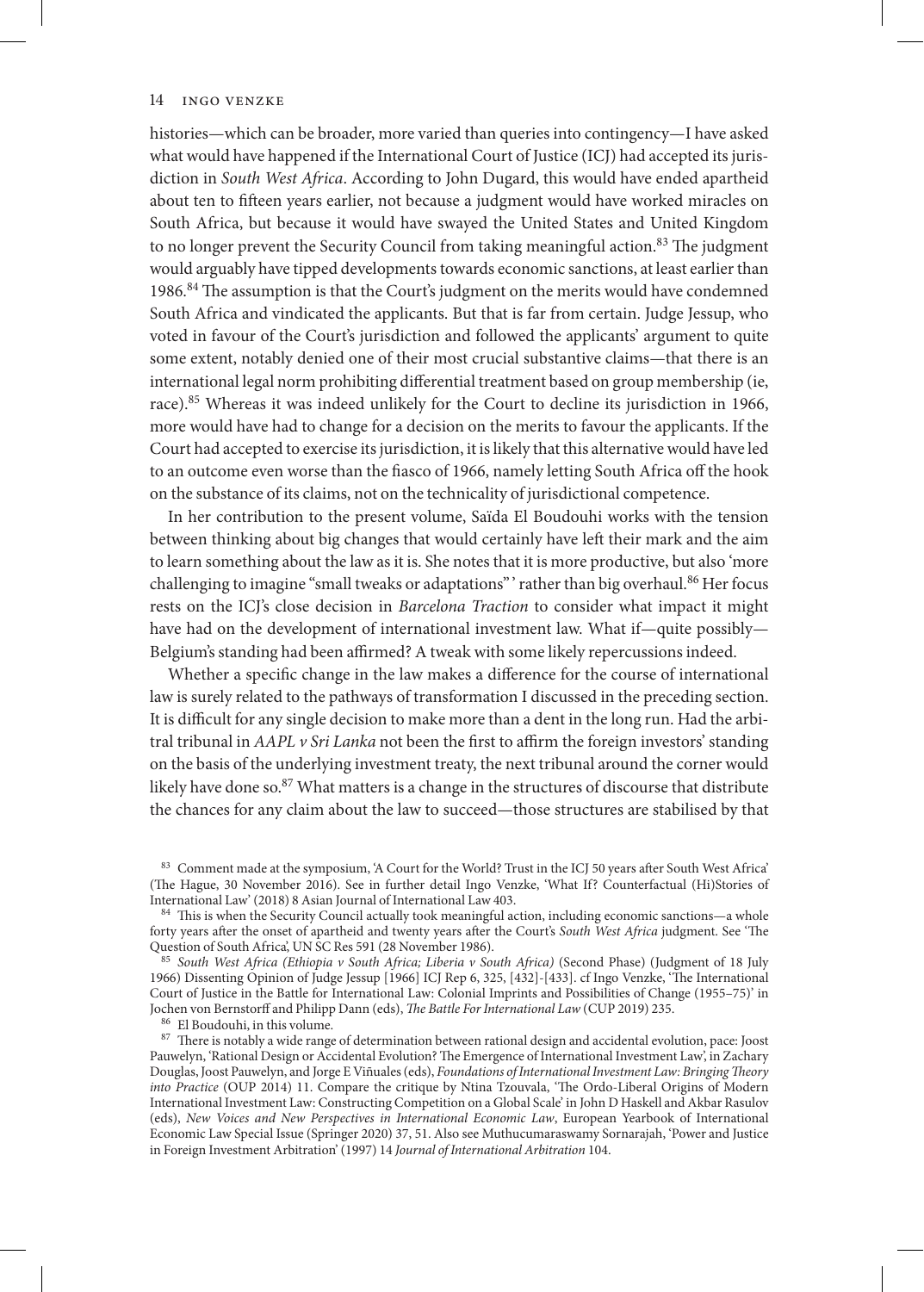mix of ideas and material constraints.<sup>88</sup> Quite a few chapters assume that change is unlikely to come from within the law and must instead be sought elsewhere.

#### **VII. Contingency outside and inside legal practice**

It should not be a surprising observation that the law and its development are largely shaped by conditions that the law does not itself control—neither in treaty-making, in the practice of adjudication, nor in other instances. In the search for contingent developments that might have shifted the course of international law, one may well be thrown back onto distributions of power in their material as well as ideational manifestations. It is only fitting that the pathways of transformation also account for developments in the past. So Ostřanský is in good company when he concludes that real change in the law is only possible if the underlying political economy were to change. Nor is Amanda Alexander alone with her chapter in the present volume that targets the narratives that tend to be told about international humanitarian law, highlighting those narratives as the constraints that circumscribe the realm of possibility.<sup>89</sup>

Arguments such as those of Ostřanský and Alexander, while highly plausible, may however underrate the degree to which the law itself matters in shaping the conditions of which it is part. There is even a risk that responsibility for transformative action dissipates between domains of life and related academic disciplines, between law and politics, for instance. It cannot always be the respective other who should do something to face the recalcitrant reality. It is most alarming—though not uncommon, alas—for legal scholarship to relegate questions of possibility to politics and to the almost mythical, if not deified, choices of sovereign 'States' (typically with that capital 'S'). It is paradoxical, too. Who, if not (international) lawyers, would be better placed to appreciate the degree to which the law structures those choices, through the constraints the law imposes and the possibilities it offers?

One might still say, as Hegel did in English translation, that international law is 'tainted by contingency' because it 'always depends on particular sovereign wills'.90 But one would then learn little about the law's contingency unless the query extended into the vicissitudes of sovereign will. The translation is important here because the German original speaks not of contingency (*Kontingenz*), but of *Zufälligkeit,* whose literal translation is 'coincidence' something quite different.<sup>91</sup>

There is a still deeper problem that troubles the practice of contextualising legal developments. Placing the law in relation to its context may put in motion a line of argument

<sup>88</sup> For such an understanding of legal interpretation, see Ingo Venzke, *How Interpretation Makes International Law: On Semantic Change and Normative Twists* (OUP 2012) 40–49.

<sup>&</sup>lt;sup>89</sup> See Alexander, in this volume, for the argument centred on international humanitarian law, as well as Nijman, in this volume.

<sup>90</sup> GWF Hegel, *Grundlinien der Philosophie des Rechts* (Suhrkamp 1986) 500 [§333]. On this understanding of contingency in international law also see dos Reis and Delic, both in this volume.

<sup>91</sup> For the original see Hegel (n 90), 'Die *Kantische* Vorstellung eines *ewigen Friedens* durch einen Staatenbund . . . setzt die *Einstimmigkeit* der Staaten voraus, welche auf moralischen, religiösen oder welchen Gründen und Rücksichten, überaupt immer auf besonderen souveränen Willen beruhe und dadurch mit Zufälligkeit behaftet bliebe' (italics in original). It is also particularly in English language literature that contingency sometimes slides into chance. In other languages that I read it is not possible to say, as is perfectly fine in English, that something is 'contingent on' something else, which only expresses a relationship of dependence but says nothing about possibilities.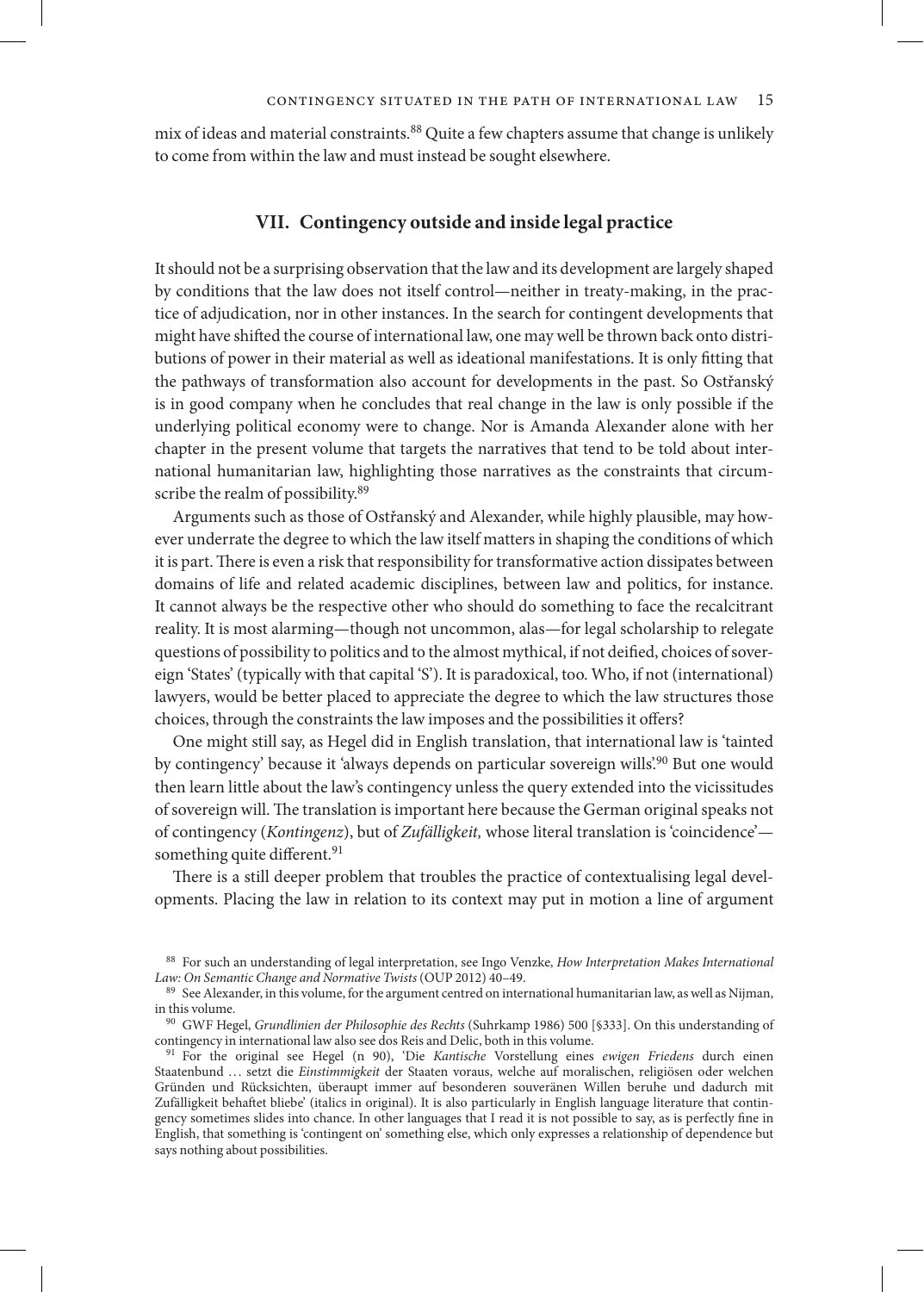that is bound to find law's fateful determination in that context.<sup>92</sup> It may be compelling and insightful, for example, to tie legal developments to the rise of neo-liberalism to thereby expose and critique neo-liberalism's trenchant operation. But the possibility of alternative legal arrangements tends to get lost, lest the context was to change.<sup>93</sup> Also under the spell of neo-liberalism the law continues to be riddled with tensions. The law remains to some degree pliable, not least because what neo-liberalism demands from the law is not so straightforward. Struggles on the inside of the law about what to do with those demands must be part of the story.94 No context speaks for itself, nor are its boundaries given—questions of what counts as context and how to read it are crucial sites of contingency, of politics, and of intense academic debate.95 Exactly the same could also be said about what counts as law, adding yet another layer to the indeterminacy of the context.<sup>96</sup> Historical anthropology has made that point beyond refute, also in the field of international law.<sup>97</sup>

It is for instance common to read the 1977 Additional Protocol I (API) to the Geneva Conventions, which ended up internationalising 'armed conflicts in which people fight against colonial domination or alien occupation and against racist regimes in the exercise of their right of self-determination',<sup>98</sup> against the background context of anti-colonial struggle. Emma Stone Mackinnon demonstrates in her chapter, however, that the outcome of API was contingent on lawyers' battles over how to read that background. Legal positions varied widely, also among those vested in anti-colonial struggles. Mackinnon thus notes more generally that '[l]aw is not simply determined by its context, but is itself a site for argumentation over the meaning of that context.'99

It may occasionally be that the law meets its fateful determination in its context, which is tantamount to saying that, in that moment, the law has no autonomy or normativity to speak of.<sup>100</sup> That is the case when decisions are legally groundless, as Michele Tedeschini argues in his contribution with the example of the *Tadic* case before the International Criminal Tribunal for the Former Yugoslavia (ICTY).101 For Tedeschini, this was an unprecedented decision—it was the first that the ICTY rendered and the first to assess the legality of the UN Security Council Resolution establishing the ICTY. Unprecedented as the decision was, Tedeschini shows, it was next to necessary as judges fell back on how they saw their role in the history of international criminal law, which seemed to leave them with no choice.<sup>102</sup>

<sup>92</sup> See Painter, in this volume.

<sup>93</sup> For an insightful account where, however, contingency gets lost, see Quinn Slobodian, *Globalists: The End of Empire and the Birth of Neoliberalism* (Harvard University Press 2018).

94 This resonates with Justin Desautels-Stein's argument to not reduce the law to its context but to look at the legal process instead (in this volume), as well as Filipe dos Reis' distinction between contingency in origin and as origin (in this volume).

See Venzke (n 5).

 $^{96}\,$  I thank Genevieve Painter for this point in particular, next to many other invaluable comments.

<sup>97</sup> See Madelaine Chiam and others, 'History, Anthropology and the Archive of International Law' (2017) 5 London Review of International Law 3. See especially Genevieve Painter, 'A Letter from the Haudenosaunee Confederacy to King George V: Writing and Reading Jurisdictions in International Legal History' (2017) 5 London Review of International Law 7.

<sup>98</sup> Art 1(4).

99 Mackinnon, in this volume.

<sup>100</sup> cf Koskenniemi (n 31) 216, arguing that the law, as a normative phenomenon, cannot just be reduced to its context. See more generally, Christoph Möllers, *Die Möglichkeit der Normen—Über eine Praxis jenseits von Moralität und Kausalität* (Surhkamp 2016).

<sup>101</sup> Tedeschini, in this volume.

 $102$  ibid.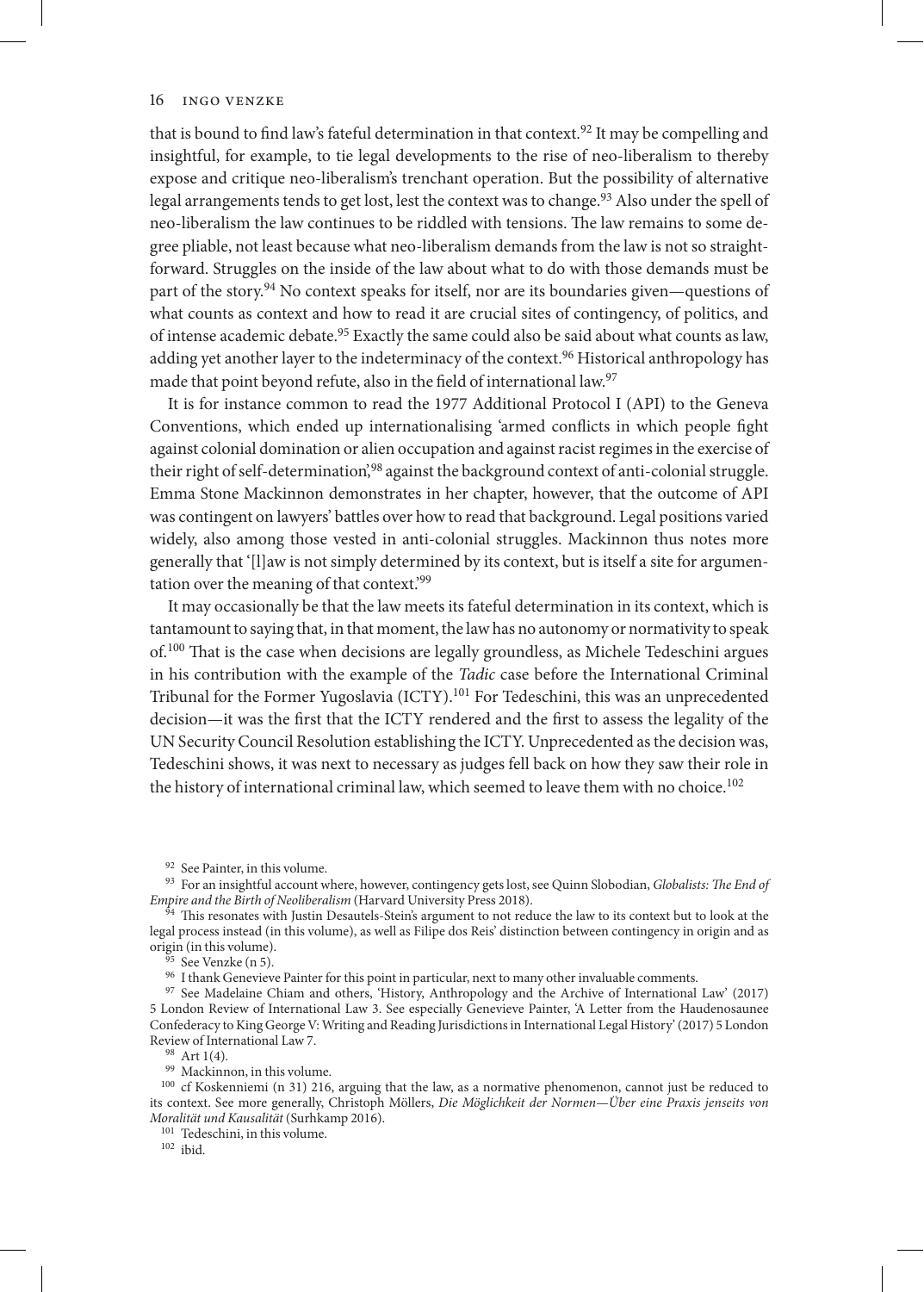The pseudo-formalist position that legal arguments determine a legal decision is surely difficult to maintain, but reaching through the law for the real underlying reasons may dismiss the autonomy of the law all too quickly. The law tends to have its own reasons that are no less real, its own realm of possibility.103

#### **VIII. Conveying contingency**

I have suggested that inquiries into what happened and what else could have happened are indeed two sides of the same coin.<sup>104</sup> Following this analogy, however, it is impossible to simultaneously see both sides of the coin without further ado. We can keep turning it around, but whenever we look at one side, it is difficult to also have a sense of the other. And when we flip the coin, the side of contingency tends to land face down, like all the historical material once it is locked into and arrested in writing. As Moyn notes, contingency tends to be banished narratively.105 No one knew that better than Musil, whose *dramatis personae* remained fully invested in organising Kaiser Franz Josef 's approaching 70th anniversary in 1918, oblivious to the imminence of the First World War as well as the Kaiser's natural death in 1916. The novel remained unfinished. Musil had sketched several endings and remained unsatisfied with each: How could he close his opus without undercutting the power of all previous pages? How could he end without imposing a direction on everything he had written before?

I have been particularly interested in contingencies in the history of international economic law, including the history of the International Trade Organization (ITO).<sup>106</sup> The ITO's statute was backed by the United States and signed in 1948 by fifty-three states at the time (for comparison, the UN counted fifty-eight members). Will Clayton, chairman of the closing conference in Havana had crowed that '[t]his may well prove to be the greatest step in history toward order and justice in economic relations among the members of the world community and toward a great expansion in the production, distribution and consumption of goods in the world.'107 It did not happen, the ITO never saw the light of day.

My point here is that existing histories repeatedly omit the possibility of the ITO's success. Douglas Irwin recently offered a most informed account, piling up reasons for the ITO's fate—it could not have been otherwise. What happened against the expectations of almost all actors at the time is a given for Irwin: The US Congress did not ratify the statute, other countries turned away, and the ITO's statute ended in the dustbin of history.108 The actions of the ITO's most ardent supporters are tragic as they approach the organisation's preordained downfall. In contrast, as Irwin moves up to the 1990s, the establishment of the North Atlantic Free Trade Agreement (NAFTA) comes as a surprise.<sup>109</sup> But contingency is

<sup>109</sup> ibid 636–42.

<sup>103</sup> Venzke (n 77); cf Ino Augsberg, 'Some Realism about New Legal Realism: What's New, What's Legal, What's Real?' (2015) 28 Leiden Journal of International Law 457.

<sup>104</sup> Tucker (n 12).

<sup>105</sup> Moyn, in this volume.

<sup>106</sup> I offer a small account of its history as a plausible counterfactual in Venzke (n 83) 424–28.

<sup>107</sup> Statement by the Honourable William L Clayton at final plenary session, on 23 March 1948, quoted in Richard Toye, 'The International Trade Organization' in Martin Daunton and others (eds), *The Oxford Handbook on the World Trade Organization* (OUP 2012) 85, 95.

<sup>108</sup> Douglas A Irwin, *Clashing Over Commerce: A History of US Trade Policy* (University of Chicago Press 2017) 502–505.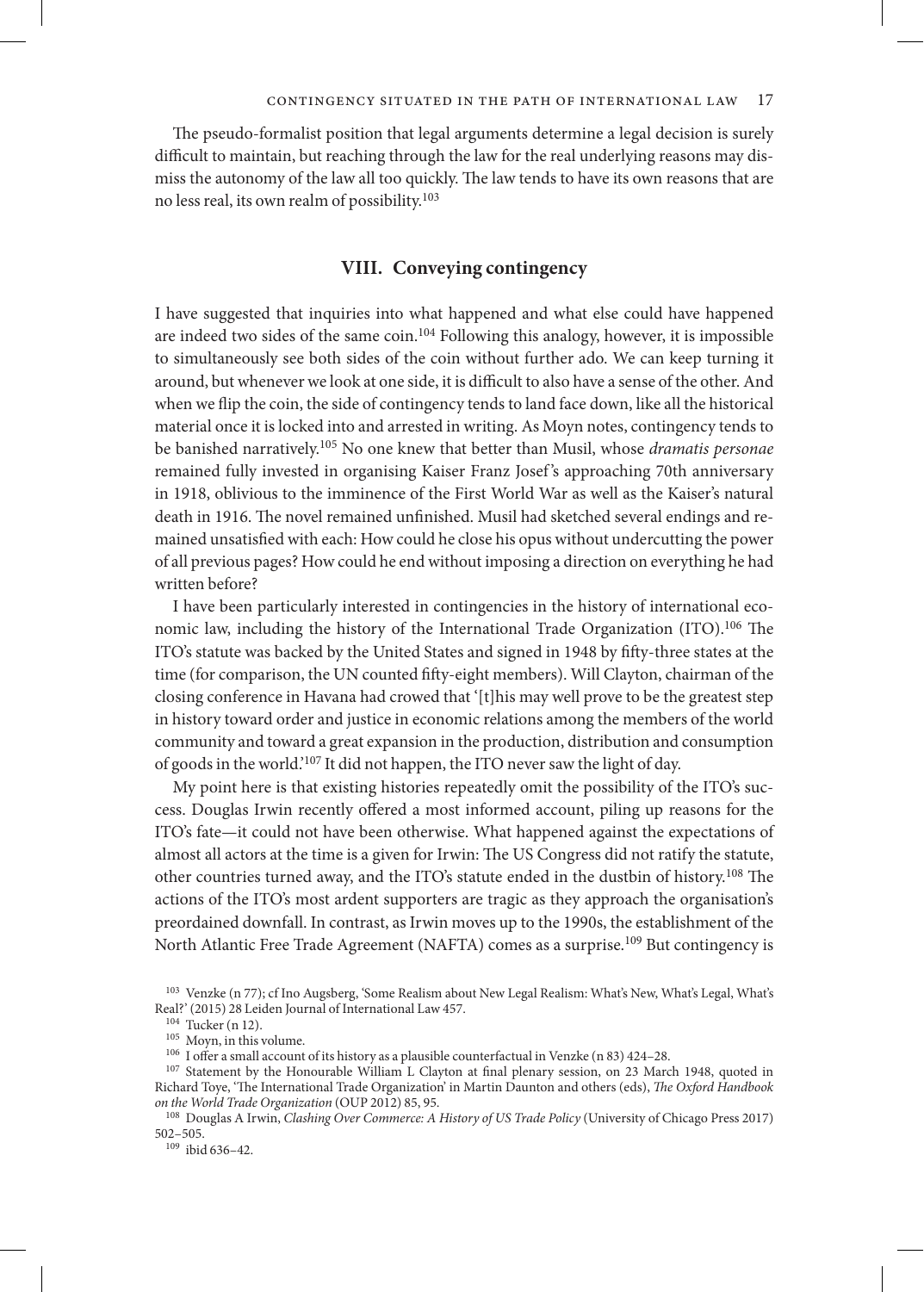lost again because early on Irwin foreshadows what we know—NAFTA was established. He thus conveys no sense that it was possible, perhaps even quite likely, that NAFTA would not be established. The certainty that is portrayed about NAFTA's establishment makes those who did not see it coming look a bit foolish and their anxieties overblown. If the first instance is rendered tragic, the second is comic.<sup>110</sup> Contingency is lost twice.

Moyn claims in his chapter that exposing contingency requires a markedly different style, a style of side-shadowing, which Musil mastered, as opposed to the much more common fore- and back-shadowing that is inherent in Irwin's account as in many others. The technique of side-shadowing recalls Musil's passage quoted above: '[i]f we look left and right, we see an overwhelming mass of important events without recognizable direction.'111 One way of achieving a similar effect may be to dwell on particular events, rather than 'engulf[ing] events into international law's evolutionary narratives', as Genevieve Painter writes in her chapter.112 But as Fleur Johns, Richard Joyce, and Sundhya Pahuja know from their efforts in 'eventing international law', that is easier said than done.113 Musil despaired over how to end his novel, but he had the literary luxury of keeping it unfinished. Can we end an inquiry into the contingency of international law's past without taking a stance on what could (not) have happened—reviving past expectations, perhaps, and showing beliefs in possibility? We then indeed feel the strictures of our professional standards and expectations.<sup>114</sup> And other than in fiction, there are things we know to have happened in the world's nonfictitious history.

Fiction may, however, offer ways of breaking from narratives that are embedded in international law, as Alexander demonstrates in her chapter. She resorts to Cixin Liu's science fiction trilogy to show what a non-humanist narrative about international humanitarian law might look like, thus replacing the two-sided coin with a different currency altogether.

#### **IX. Conclusion: Three locations of contingency**

'How not to run from a history that we cannot make?' Isabel Feichtner recently asked echoing the historian Heinz Dieter Kittsteiner.<sup>115</sup> The question draws together the seemingly defeatist recognition that history is beyond reach with the wavering hope that there may still be something left to do. It is not a suggestion to run (where to?) but an invitation to stand, stay, and strategise. The present volume, as I see it, translates this invitation into the search for pockets of possibilities, tucked away by rationalising (legal) histories that

<sup>110</sup> For these modes of emplotment and their narrative effects, White (n 52); also see Painter, in this volume.

<sup>113</sup> Fleur Johns, Richard Joyce, and Sundhya Pahuja, 'Introduction' in Fleur Johns, Richard Joyce, and Sundhya Pahuja (eds), *Events: The Force of International Law* (Routledge 2011) 1.

<sup>111</sup> Musil (n 7) 182.

<sup>&</sup>lt;sup>112</sup> Painter, in this volume, referring to Walter Rech, 'International Law, Empire, and the Relative Indeterminacy of Narrative' in Martti Koskenniemi, Walter Rech, and Manuel Jiménez Fonseca (eds), *International Law and Empire: Historical Explorations* (OUP 2017) 74; cf William H Sewell Jr, *Logics of History: Social Theory and Social Transformation* (University of Chicago Press 2005) 100–103, offering a theoretically rich conception of events as 'the conceptual vehicle by means of which historians construct or analyse the contingency . . . of social life'.

<sup>114</sup> Painter, in this volume. cf Rose Parfitt, *The Process of International Legal Reproduction: Inequality, Historiography, Resistance* (CUP 2019); Jean d'Aspremont, *The Critical Attitude and the History of International Law* (Brill 2018).

<sup>115</sup> See Isabel Feichtner, 'Critical Scholarship and Responsible Practice of International Law. How Can the Two be Reconciled?' (2016) 29 Leiden Journal of International Law 979, 979; Heinz Dieter Kittsteiner, *Naturabsicht und unsichtbare Hand. Zur Kritik des geschichtsphilosophischen Denkens* (Ullstein 1980).